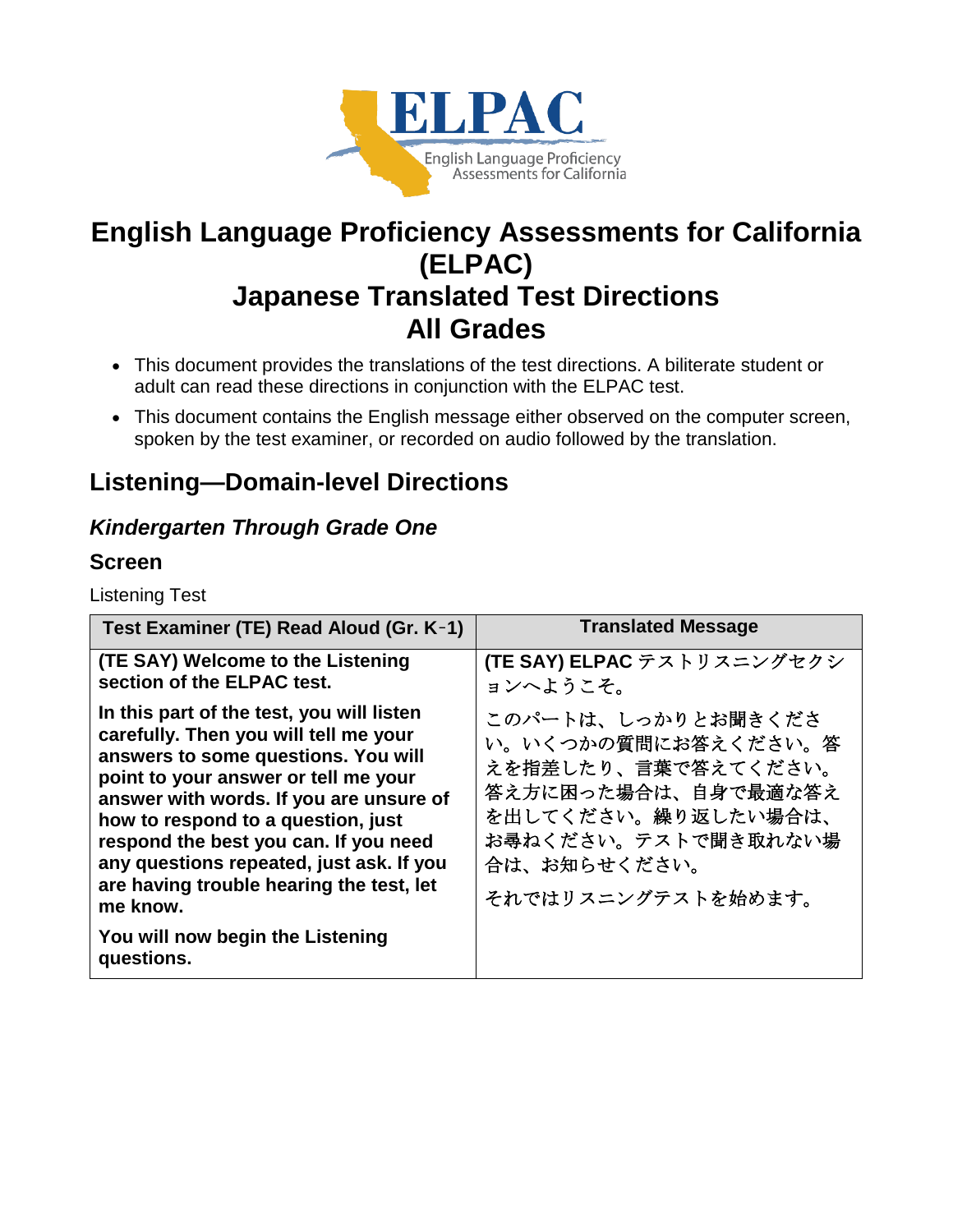



## *Grade Two*

### **Screen**

Welcome to the Listening section of the ELPAC test.

In this part of the test, you will listen carefully. Then you will tell me your answers to some questions. You will point to your answer or tell me your answer with words. If you are unsure of how to respond to a question, just respond the best you can. If you need any questions repeated, just ask. If you are having trouble hearing the test, let me know.

You will now begin the Listening questions.

| Test Examiner (TE) Read Aloud (Gr. 2)                                                                                                                                                                                                                                                                                                                                                                                                       | <b>Translated Message</b>                                                                                                                                                   |
|---------------------------------------------------------------------------------------------------------------------------------------------------------------------------------------------------------------------------------------------------------------------------------------------------------------------------------------------------------------------------------------------------------------------------------------------|-----------------------------------------------------------------------------------------------------------------------------------------------------------------------------|
| <b>(TE SAY)</b> Welcome to the Listening section<br>of the ELPAC test.                                                                                                                                                                                                                                                                                                                                                                      | (TE SAY) ELPAC テストリスニングセクシ<br>ョンへようこそ。                                                                                                                                      |
| In this part of the test, you will listen<br>carefully. Then you will tell me your answers<br>to some questions. You will point to your<br>answer or tell me your answer with words. If<br>you are unsure of how to respond to a<br>question, just respond the best you can. If<br>you need any questions repeated, just ask.<br>If you are having trouble hearing the test, let<br>me know.<br>You will now begin the Listening questions. | このパートは、しっかりとお聞きくださ<br>い。いくつかの質問にお答えください。答<br>えを指差したり、言葉で答えてください。<br>答え方に困った場合は、自身で最適な答え<br>を出してください。繰り返したい場合は、<br>お尋ねください。テストで聞き取れない場<br>合は、お知らせください。<br>それではリスニングテストを始めます。 |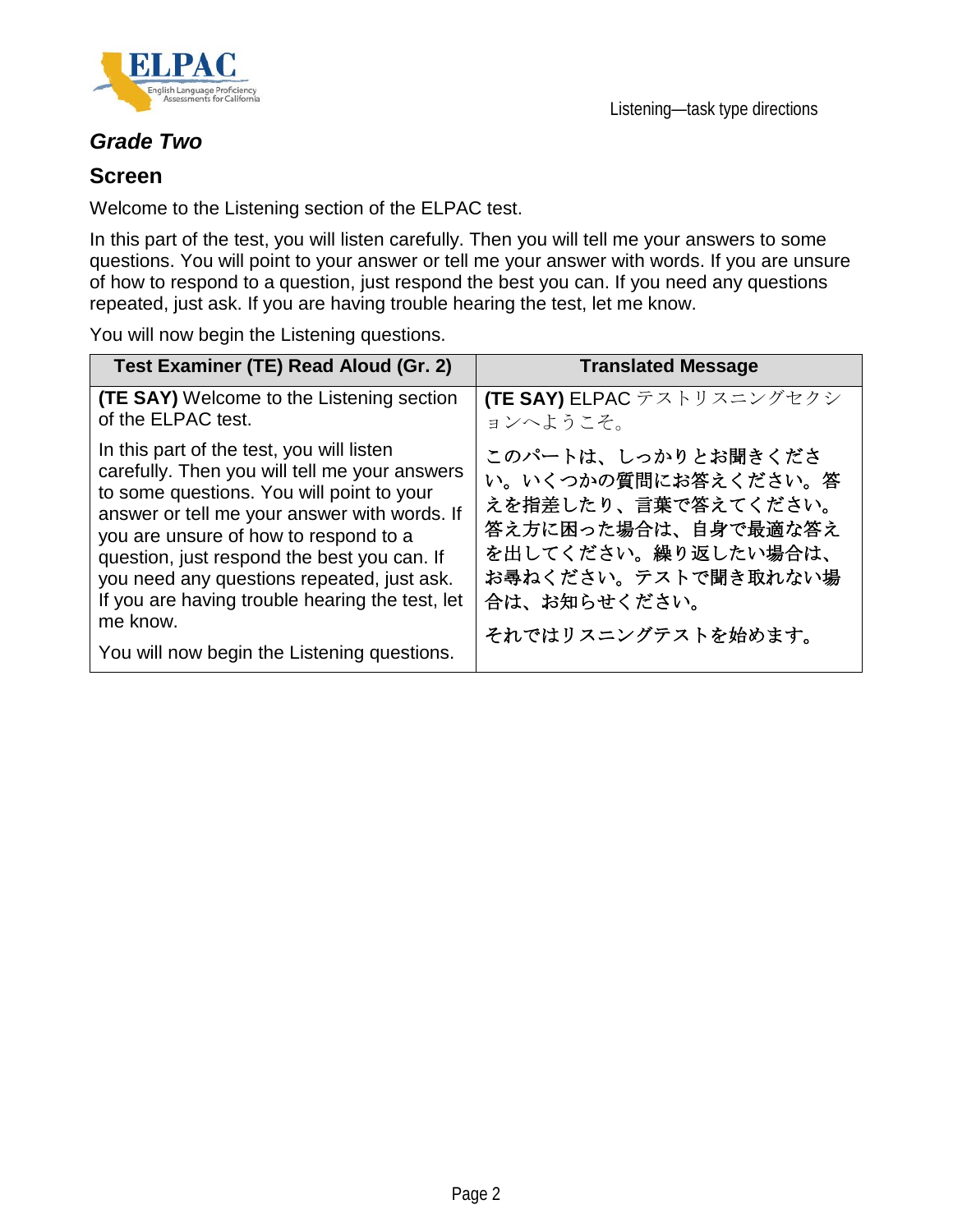

## *Grades Three Through Five*

## **Screen**

Welcome to the Listening section of the ELPAC test.

Make sure your desk is clear of all books, backpacks, cell phones, and electronic devices. These may not be used during the test.

In the Listening section, you will hear conversations, stories, and presentations. Use the  $\bullet$ PLAY button to listen to them. You will hear them only once, so listen carefully.

Each question on the Listening test has a  $\bullet$  PLAY button. You can use the  $\bullet$  PLAY button at any time to hear the questions again. You must answer all the questions that go with each recording before you can go on to the next recording.

As you listen, you may take notes on scratch paper or you may take notes in the notepad section of the test.

When you are ready, select **Next** to begin the Listening questions.

| Recorded Audio (Gr. 3-5)                                                                                                                                                                                                                                                 | <b>Translated Message</b>                                                                                                       |
|--------------------------------------------------------------------------------------------------------------------------------------------------------------------------------------------------------------------------------------------------------------------------|---------------------------------------------------------------------------------------------------------------------------------|
| (Audio) Welcome to the Listening section of<br>the ELPAC test.                                                                                                                                                                                                           | (Audio) ELPAC テストリスニングセクショ<br>ンへようこそ。                                                                                           |
| Make sure your desk is clear of all books,<br>backpacks, cell phones, and electronic<br>devices. These may not be used during the<br>test.                                                                                                                               | 机の上に本、カバン、携帯電話、電子機器<br>が置かれていないことを確認してくださ<br>い。これらは試験中に使用してはいけませ<br>$\mathcal{W}_{\alpha}$                                      |
| In the Listening section, you will hear<br>conversations, stories, and presentations.<br>Use the $\bullet$ PLAY button to listen to them.<br>You will hear them only once, so listen<br>carefully.                                                                       | リスニングセクションでは、会話や物語、<br>プレゼンテーションなどを聞き取っていた<br>だきます。●再生ボタンでリスニングを始<br>めます。リスニングは1回のみとなりま                                         |
| Each question on the Listening test has a<br>$\bullet$ PLAY button. You can use the $\bullet$ PLAY<br>button at any time to hear the questions<br>again. You must answer all the questions<br>that go with each recording before you can<br>go on to the next recording. | す、集中してお聞きください。<br>各問題に ● 再生ボタンがあります。 ●再<br>生ボタンを使用すると、いつでももう1度<br>問題を聞くことができます。次の録音に進<br>むには、それぞれの録音に関するすべての<br>質問に答えなければいけません。 |
| As you listen, you may take notes on<br>scratch paper or you may take notes in the<br>notepad section of the test.                                                                                                                                                       | 聞きながらメモ用紙にメモを取ったり、テ<br>スト用紙のメモ欄でメモを取ったりするこ                                                                                      |
| When you are ready, select <b>Next</b> to begin<br>the Listening questions.                                                                                                                                                                                              | とができます。<br>準備ができたら <b>次へ</b> を選択してリスニング<br>の問題を開始します。                                                                           |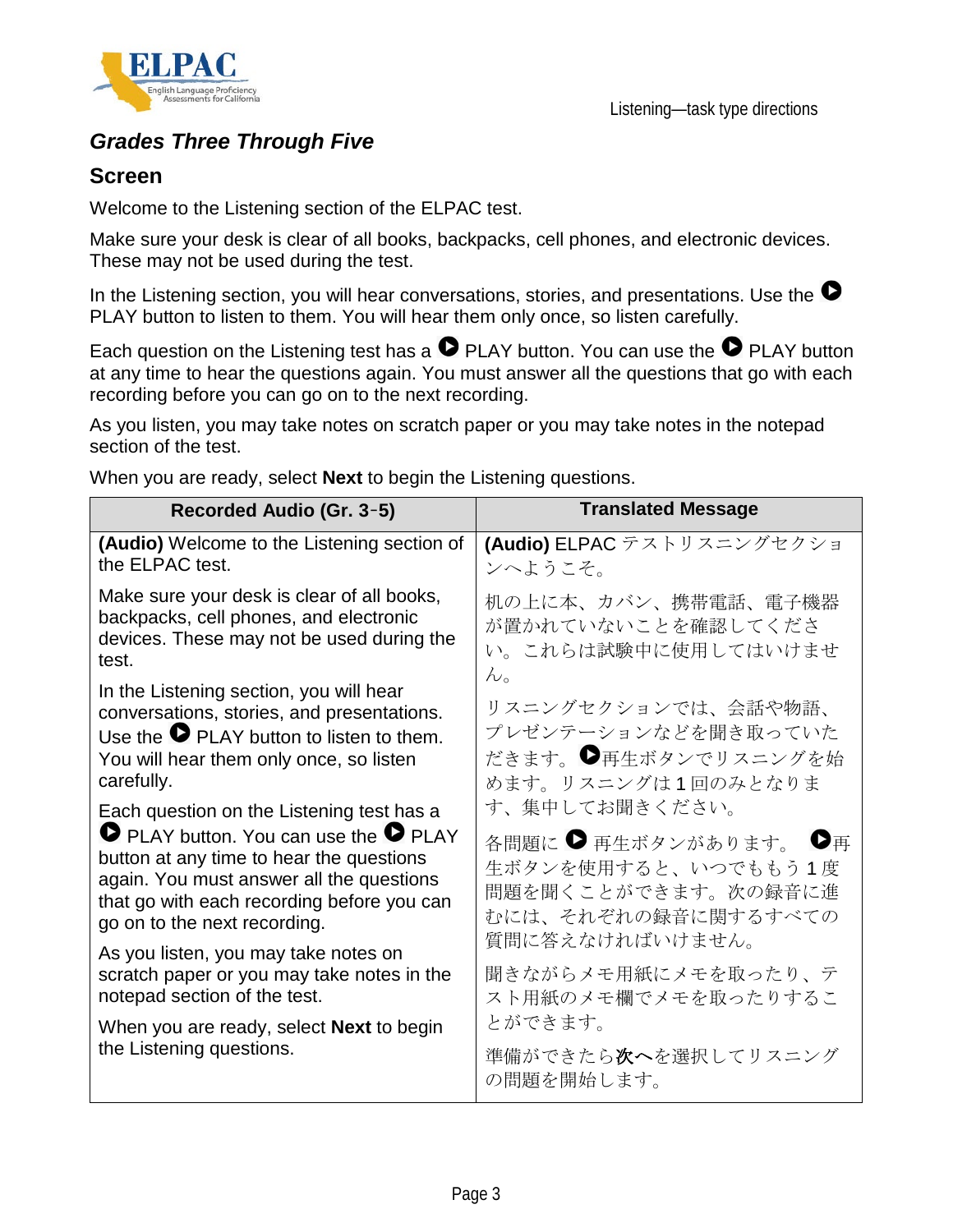

## *Grades Six Through Twelve*

## **Screen**

Welcome to the Listening section of the ELPAC test.

Make sure your desk is clear of all books, backpacks, cell phones, and electronic devices. These may not be used during the test.

In the Listening section, you will hear conversations and presentations. Use the  $\bullet$  PLAY button to listen to them. You will hear them only once, so listen carefully.

Each question on the Listening test has a  $\bullet$  PLAY button. You can use the  $\bullet$  PLAY button at any time to hear the questions again. You must answer all the questions that go with each recording before you can go on to the next recording.

As you listen, you may take notes on scratch paper or you may take notes in the notepad section of the test.

| Recorded Audio (Gr. 6-12)                                                                                                                                                   | <b>Translated Message</b>                                         |
|-----------------------------------------------------------------------------------------------------------------------------------------------------------------------------|-------------------------------------------------------------------|
| (Audio) Welcome to the Listening section of                                                                                                                                 | (Audio) ELPAC テストリスニングセクショ                                        |
| the ELPAC test.                                                                                                                                                             | ンへようこそ。                                                           |
| Make sure your desk is clear of all books,                                                                                                                                  | 机の上に本、カバン、携帯電話、電子機器                                               |
| backpacks, cell phones, and electronic                                                                                                                                      | が置かれていないことを確認してくださ                                                |
| devices. These may not be used during the                                                                                                                                   | い。これらは試験中に使用してはいけませ                                               |
| test.                                                                                                                                                                       | $\mathcal{h}_{\alpha}$                                            |
| In the Listening section, you will hear<br>conversations and presentations. Use the<br>PLAY button to listen to them. You will<br>hear them only once, so listen carefully. | リスニングセクションでは、会話とプレゼ<br>ンテーションを聞き取っていただきます。<br>●再生ボタンでリスニングを始めます。リ |
| Each question on the Listening test has a                                                                                                                                   | スニングは1回のみとなります、集中して                                               |
| <b>O</b> PLAY button. You can use the <b>O</b> PLAY                                                                                                                         | お聞きください。                                                          |
| button at any time to hear the questions                                                                                                                                    | 各問題に ● 再生ボタンがあります。 ●再                                             |
| again. You must answer all the questions                                                                                                                                    | 生ボタンを使用すると、いつでももう1度                                               |
| that go with each recording before you can                                                                                                                                  | 問題を聞くことができます。次の録音に進                                               |
| go on to the next recording.                                                                                                                                                | むには、それぞれの録音に関するすべての                                               |
| As you listen, you may take notes on                                                                                                                                        | 質問に答えなければいけません。                                                   |
| scratch paper or you may take notes in the                                                                                                                                  | 聞きながらメモ用紙にメモを取ったり、テ                                               |
| notepad section of the test.<br>When you are ready, select <b>Next</b> to begin<br>the Listening questions.                                                                 | スト用紙のメモ欄でメモを取ったりするこ<br>とができます。                                    |
|                                                                                                                                                                             | 準備ができたら <b>次へ</b> を選択してリスニング<br>の問題を開始します。                        |

When you are ready, select **Next** to begin the Listening questions.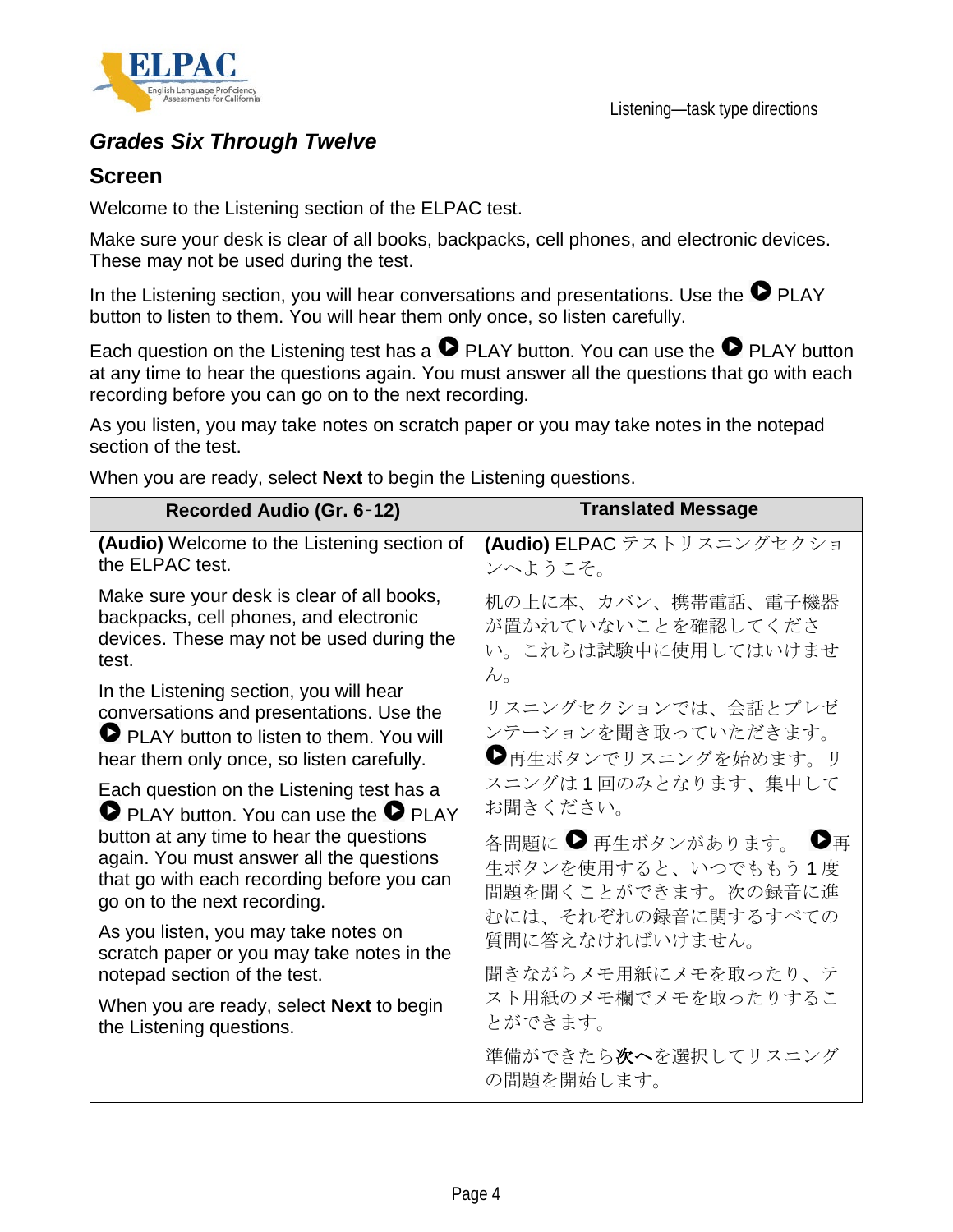

## *Kindergarten Through Grade Two Review Screen*

## **Screen**

#### **Congratulations, you reached the end of the test!**

Thank you for your attention and hard work.

If there are any questions you marked for review, they will be displayed in the box below. Please finish reviewing any questions you want to, then select Submit Test at the bottom of the screen.

| Test Examiner (TE) Read Aloud (Gr. K-2) | <b>Translated Message</b> |
|-----------------------------------------|---------------------------|
| (TE SAY) Congratulations, you reached   | (TE SAY) お疲れ様でした、これでテストを  |
| the end of the test!                    | 終了します!                    |
| Thank you for your attention and hard   | 懸命に取り組んでいただきありがとうござ       |
| work.                                   | いました。                     |

## *Grades Three Through Twelve Review Screen*

### **Screen**

#### **Congratulations, you reached the end of the test!**

Thank you for your attention and hard work.

If there are any questions you marked for review, they will be displayed in the box below. Please finish reviewing any questions you want to, then select Submit Test at the bottom of the screen.

| Recorded Audio (Gr. 3-12)               | <b>Translated Message</b>                                                  |
|-----------------------------------------|----------------------------------------------------------------------------|
| N/A (No recorded audio for this screen) | (Screen text) お疲れ様でした、これでリス<br>ニングテストを終了します!                               |
|                                         | 懸命に取り組んでいただきありがとうござ<br>いました。                                               |
|                                         | レビュー用にマークした問題がある場合<br>は、下の欄に表示されます。問題を見直し<br>たら、画面下部の「テスト提出」を選択し<br>てください。 |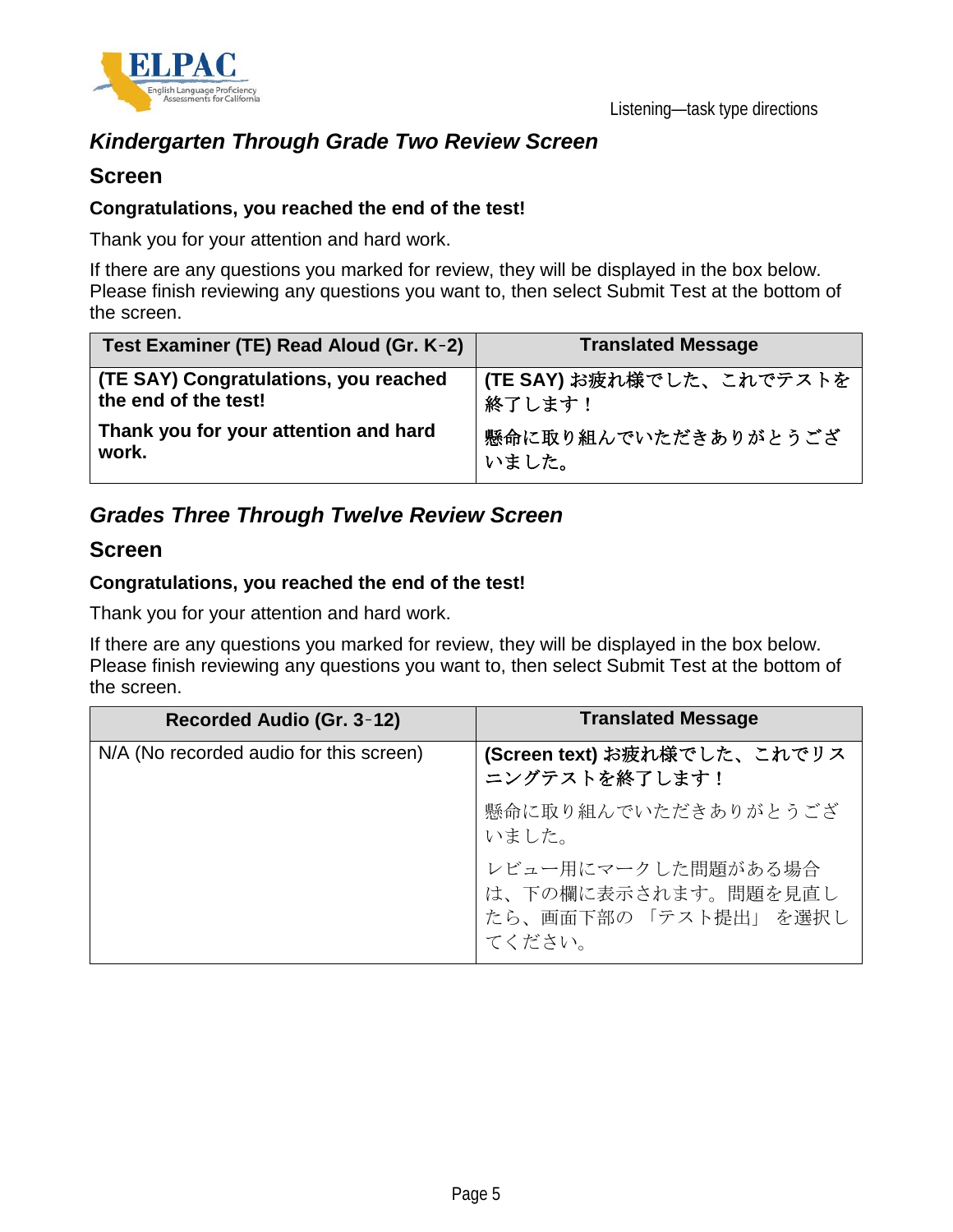

# **Listening—task type directions**

| <b>Task</b>                              | Grade       | <b>Message</b>               | <b>Translated</b><br><b>Message</b> |
|------------------------------------------|-------------|------------------------------|-------------------------------------|
| Listen to a Short                        | Grades K-12 | Listen to a                  | 会話をお聞きくださ                           |
| Exchange                                 |             | conversation.                | $V_{0}$                             |
| Listen to a<br>Classroom<br>Conversation | Grades 1-12 | Listen to a<br>conversation. | 会話をお聞きくださ<br>$V_{0}$                |
| Listen to a Story                        | Grades K-5  | Listen to a story.           | 物語をお聞きくださ<br>$V_{0}$                |
| Listen to an Oral                        | Grades K-12 | Listen to some               | インフォメーション                           |
| Presentation                             |             | information.                 | をお聞きください。                           |
| Listen to a Speaker                      | Grades 6-12 | Listen to a                  | 会話をお聞きくださ                           |
| Support an Opinion                       |             | conversation.                | $V_{0}$                             |

# **Reading—Domain-level Directions**

# *Kindergarten Through Grade One*

### **Screen**

Reading Test

| Test Examiner (TE) Read Aloud (Gr. K-1)                                                                                                                                                                                                                   | <b>Translated Message</b>                                                                               |
|-----------------------------------------------------------------------------------------------------------------------------------------------------------------------------------------------------------------------------------------------------------|---------------------------------------------------------------------------------------------------------|
| (TE SAY) This is the Reading section of<br>the ELPAC test.                                                                                                                                                                                                | (TE SAY) ここからは ELPAC テストのリー<br>ディングセクションとなります。                                                          |
| In this part of the test, we are going to<br>read together. I will ask you some<br>questions. You will point to your answer<br>or tell me your answer with words. If you<br>are unsure of how to respond to a<br>question, just respond the best you can. | このパートでは、一緒に文章を読み上げて<br>いただきます。いくつか質問をします。答<br>えに指をさして、文章にしてお答えくださ<br>い。答え方に困った場合は、自身で最適な<br>答えを出してください。 |
| If you need me to repeat a question, just<br>ask.                                                                                                                                                                                                         | 質問を繰り返す場合は、お尋ねください。<br>それではリーディングテストを始めます。                                                              |
| You will now begin the Reading<br>questions.                                                                                                                                                                                                              |                                                                                                         |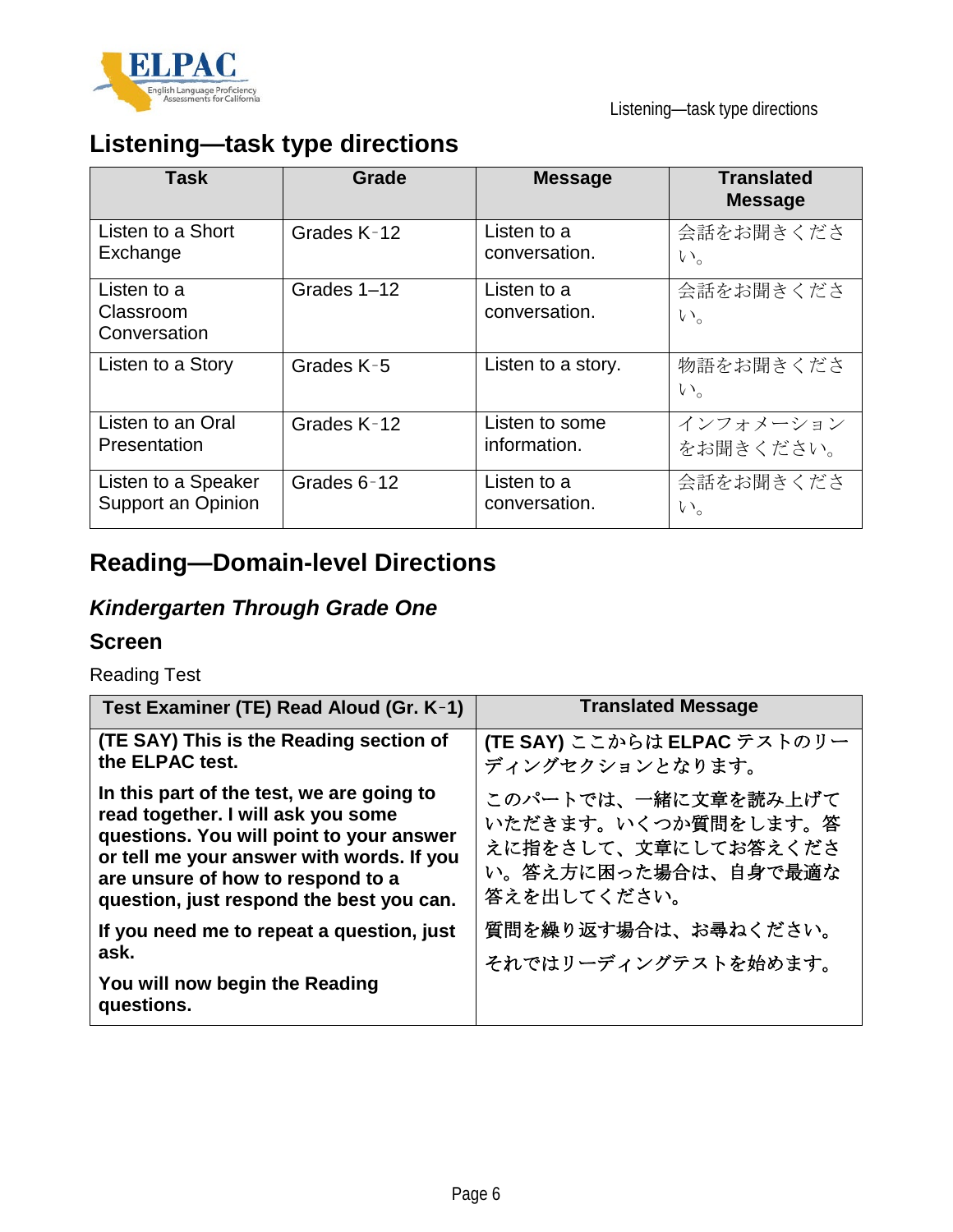

## *Grade Two*

## **Screen**

This is the Reading section of the ELPAC test.

In this part of the test, we are going to read together. I will ask you some questions. You will point to your answer or tell me your answer with words. If you are unsure of how to respond to a question, just respond the best you can. If you need me to repeat a question, just ask.

You will now begin the Reading questions.

| Test Examiner (TE) Read Aloud (Gr. 2)                                                                                                                                                                                                                                                                          | <b>Translated Message</b>                                                                                                                             |
|----------------------------------------------------------------------------------------------------------------------------------------------------------------------------------------------------------------------------------------------------------------------------------------------------------------|-------------------------------------------------------------------------------------------------------------------------------------------------------|
| (TE SAY) This is the Reading section of<br>the ELPAC test.                                                                                                                                                                                                                                                     | (TE SAY) こちらは ELPAC テストのリーデ<br>ィングセクションとなります。                                                                                                         |
| In this part of the test, we are going to<br>read together. I will ask you some<br>questions. You will point to your answer<br>or tell me your answer with words. If you<br>are unsure of how to respond to a<br>question, just respond the best you can.<br>If you need me to repeat a question, just<br>ask. | このパートでは、一緒に読み上げていただ<br>きます。こちらからいくつかの質問をしま<br>す。答えを指差したり、言葉で答えてくだ<br>さい。答え方に困った場合は、自身で最適<br>な答えを出してください。繰り返したい場<br>合は、お尋ねください。それではリーディ<br>ングテストを始めます。 |
| You will now begin the Reading<br>questions.                                                                                                                                                                                                                                                                   |                                                                                                                                                       |

## *Grades Three Through Twelve (Summative ELPAC)*

## **Screen**

Welcome to the Reading section of the ELPAC test.

Make sure your desk is clear of all books, backpacks, cell phones, and electronic devices. These may not be used during the test.

In this part of the test, you will read some passages and answer questions about them. Some passages may be student essays. Student essays may contain errors.

You must answer all the questions that go with each passage before you can go on to the next passage.

If you want any directions read to you during the test, just ask.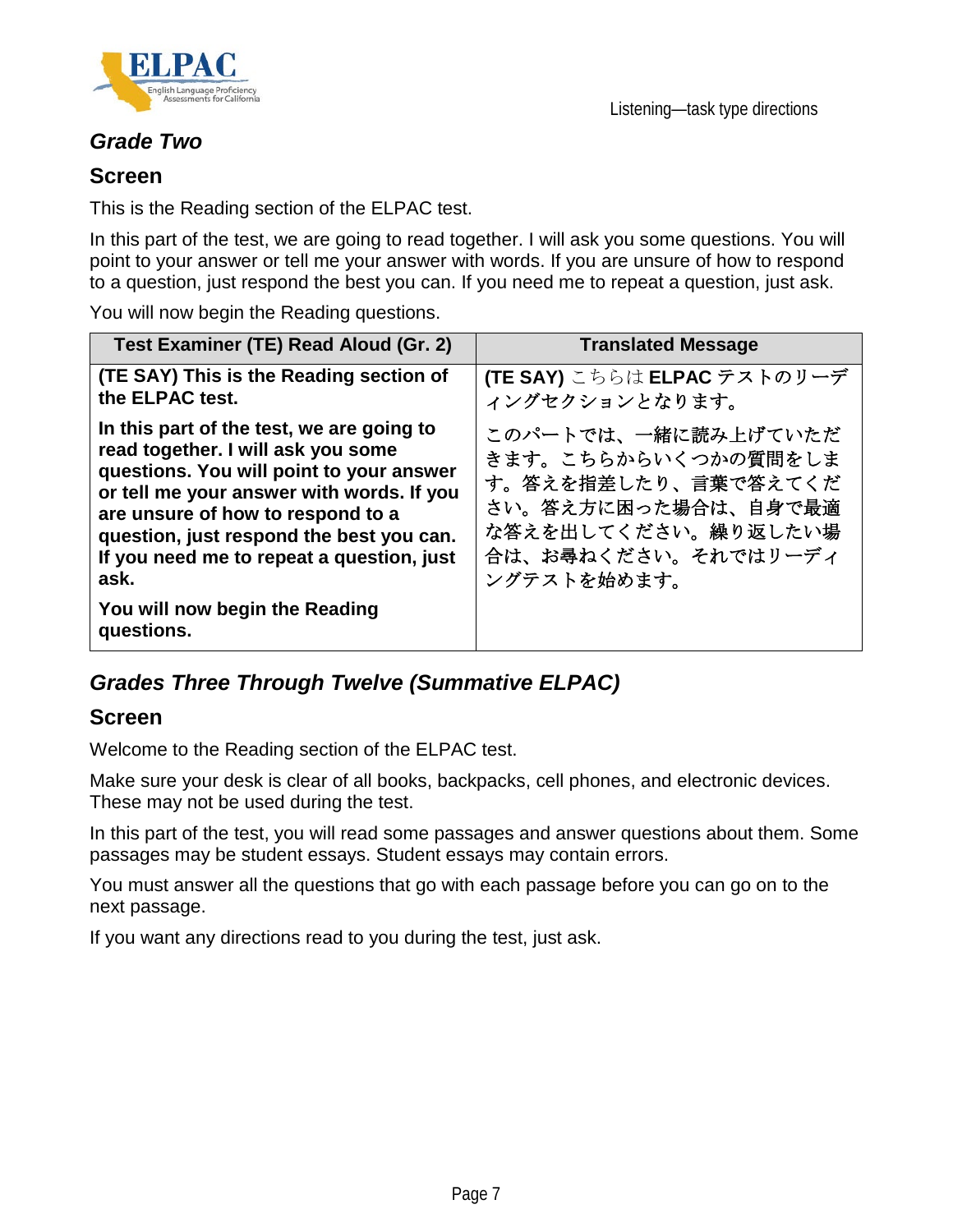

When you are ready, select **Next** to begin the Reading questions.

| Recorded Audio (Gr. 3-12)                                                                                                                                               | <b>Translated Message</b>                                         |
|-------------------------------------------------------------------------------------------------------------------------------------------------------------------------|-------------------------------------------------------------------|
| (Audio) Welcome to the Reading section of                                                                                                                               | (Audio) ELPAC テストリーディングセクシ                                        |
| the ELPAC test.                                                                                                                                                         | ョンへようこそ。                                                          |
| Make sure your desk is clear of all books,                                                                                                                              | 机の上に本、カバン、携帯電話、電子機器                                               |
| backpacks, cell phones, and electronic                                                                                                                                  | が置かれていないことを確認してくださ                                                |
| devices. These may not be used during the                                                                                                                               | い。これらは試験中に使用してはいけませ                                               |
| test.                                                                                                                                                                   | $\mathcal{W}_0$                                                   |
| In this part of the test, you will read some<br>passages and answer questions about<br>them. Some passages may be student<br>essays. Student essays may contain errors. | このパートでは、文章を読みそれについて<br>の問題を解答していただきます。いくつか<br>の文章は学生によって作成されています。 |
| You must answer all the questions that go                                                                                                                               | ですので、誤りが含まれている場合があり                                               |
| with each passage before you can go on to                                                                                                                               | ます。                                                               |
| the next passage.                                                                                                                                                       | 次の文章に進むには、それぞれの文章に関                                               |
| If you want any directions read to you during                                                                                                                           | するすべての質問に解答しなければいけま                                               |
| the test, just ask.                                                                                                                                                     | せん。                                                               |
| When you are ready, select <b>Next</b> to begin                                                                                                                         | 試験中に指示を読み上げてほしい場合は、                                               |
| the Reading questions.                                                                                                                                                  | お尋ねください。                                                          |
|                                                                                                                                                                         | 準備ができたら 次へを選択してリーディン<br>グテストを開始して下さい。                             |

## *Grades Three Through Twelve (Initial ELPAC)*

## **Screen**

Welcome to the Reading section of the ELPAC test.

Make sure your desk is clear of all books, backpacks, cell phones, and electronic devices. These may not be used during the test.

At the beginning of this section of the test, you will see some pictures and you will choose the sentence that matches the picture. After that, you will read some passages and answer questions about them. Some passages may be student essays. Student essays may contain errors.

You must answer all the questions that go with each passage before you can go on to the next passage.

If you want any directions read to you during the test, just ask.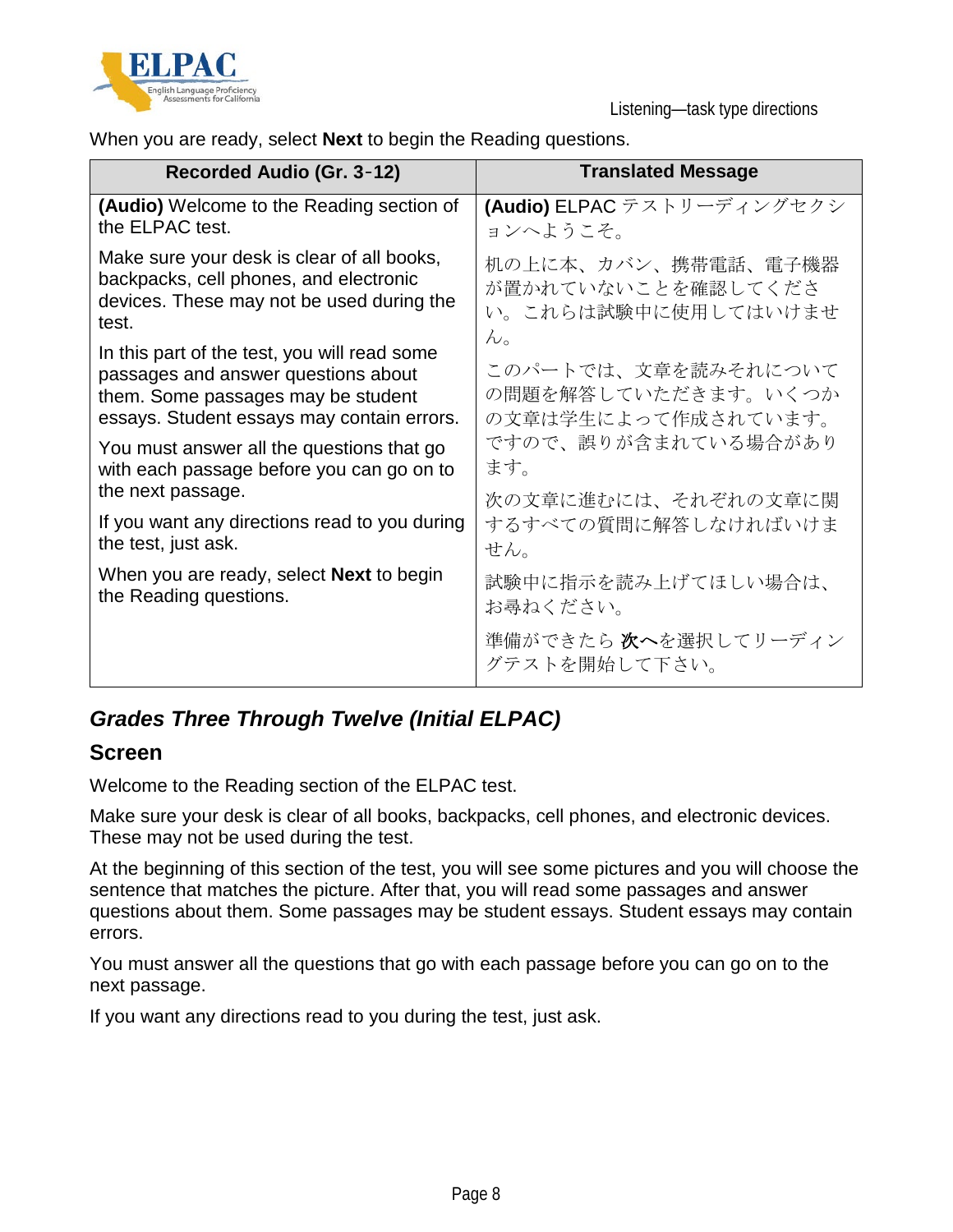

When you are ready, select **Next** to begin the Reading questions.

| Recorded Audio (Gr. 3-12)                                                                                                                                                                                                                                                                              | <b>Translated Message</b>                                                                                                        |
|--------------------------------------------------------------------------------------------------------------------------------------------------------------------------------------------------------------------------------------------------------------------------------------------------------|----------------------------------------------------------------------------------------------------------------------------------|
| (Audio) Welcome to the Reading section of<br>the ELPAC test.                                                                                                                                                                                                                                           | (Audio) ELPAC テストリーディングセクシ<br>ョンへようこそ。                                                                                           |
| Make sure your desk is clear of all books,<br>backpacks, cell phones, and electronic<br>devices. These may not be used during the<br>test.                                                                                                                                                             | 机の上に本、カバン、携帯電話、電子機器<br>が置かれていないことを確認してくださ<br>い。これらは試験中に使用してはいけませ<br>$\mathcal{W}_{\alpha}$                                       |
| At the beginning of this section of the test,<br>you will see some pictures and you will<br>choose the sentence that matches the<br>picture. After that, you will read some<br>passages and answer questions about<br>them. Some passages may be student<br>essays. Student essays may contain errors. | テストの始めに、写真をみてそれに適切な<br>単語もしくは文章を選択していただきま<br>す。次に、文章を読みそれについての問題<br>を解答します。いくつかの文章は学生によ<br>って作成されています。ですので、誤りが<br>含まれている場合があります。 |
| You must answer all the questions that go<br>with each passage before you can go on to<br>the next passage.                                                                                                                                                                                            | 次の文章に進むには、それぞれの文章に関<br>するすべての質問に解答しなければいけま<br>せん。                                                                                |
| If you want any directions read to you during<br>the test, just ask.                                                                                                                                                                                                                                   | 試験中に指示を読み上げてほしい場合は、                                                                                                              |
| When you are ready, select <b>Next</b> to begin<br>the Reading questions.                                                                                                                                                                                                                              | お尋ねください。<br>準備ができたら <b>次へ</b> を選択してリーディン<br>グテストを開始して下さい。                                                                        |

## *Kindergarten Through Grade Two Review Screen*

## **Screen**

### **Congratulations, you reached the end of the test!**

Thank you for your attention and hard work.

If there are any questions you marked for review, they will be displayed in the box below. Please finish reviewing any questions you want to, then select Submit Test at the bottom of the screen.

| Test Examiner (TE) Read Aloud (Gr. K-2) | <b>Translated Message</b> |
|-----------------------------------------|---------------------------|
| (TE SAY) Congratulations, you reached   | (TE SAY) お疲れ様でした、これでテストを  |
| the end of the test!                    | 終了します!                    |
| Thank you for your attention and hard   | 懸命に取り組んでいただきありがとうござ       |
| work.                                   | いました。                     |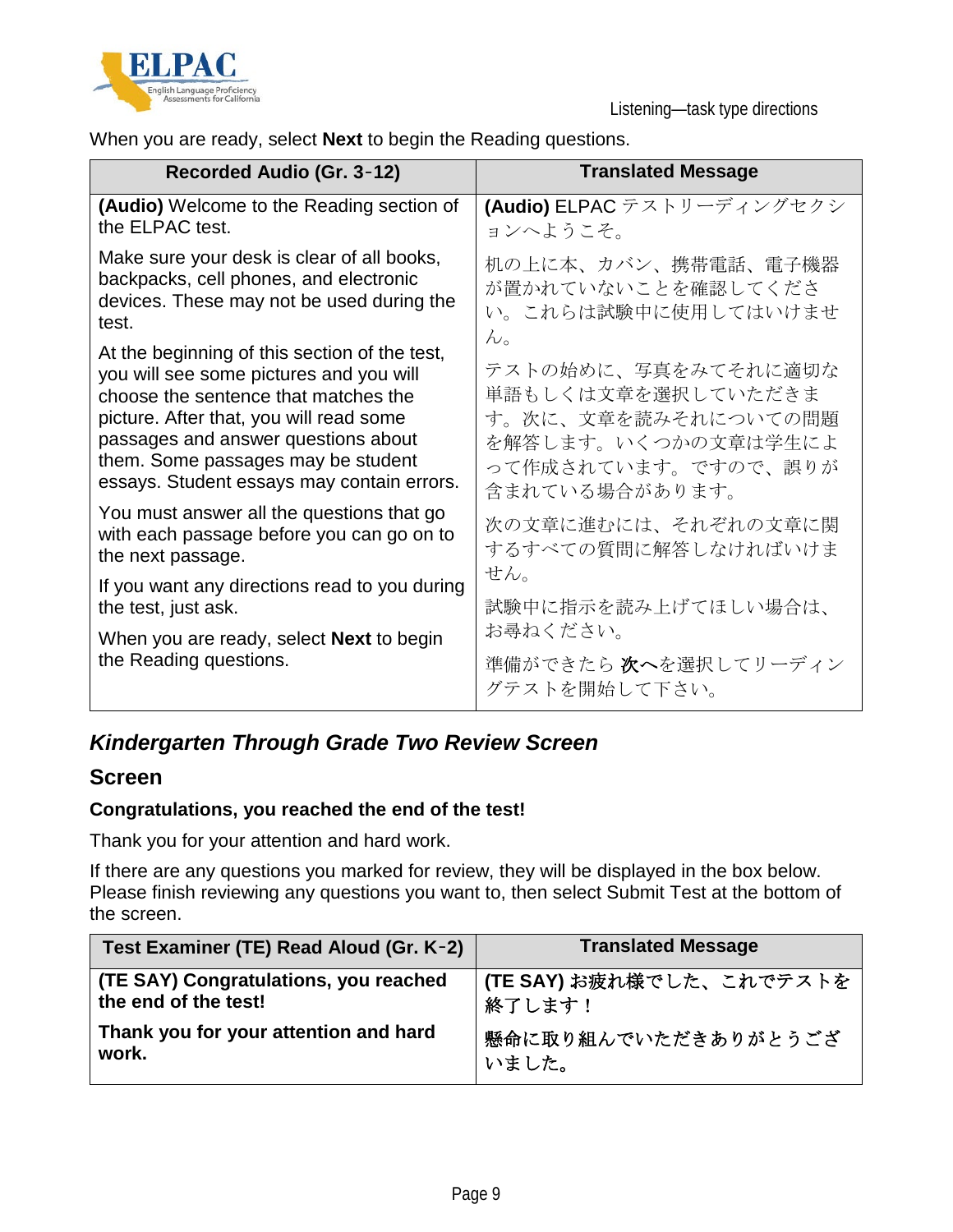

# *Grades Three Through Twelve Review Screen*

### **Screen**

#### **Congratulations, you reached the end of the test!**

Thank you for your attention and hard work.

If there are any questions you marked for review, they will be displayed in the box below. Please finish reviewing any questions you want to, then select Submit Test at the bottom of the screen.

| Recorded Audio (Gr. 3-12)               | <b>Translated Message</b>                                                  |
|-----------------------------------------|----------------------------------------------------------------------------|
| N/A (No recorded audio for this screen) | (Screen text) お疲れ様でした、これでリス<br>ニングテストを終了します!                               |
|                                         | 懸命に取り組んでいただきありがとうござ<br>いました。                                               |
|                                         | レビュー用にマークした問題がある場合<br>は、下の欄に表示されます。問題を見直し<br>たら、画面下部の「テスト提出」を選択し<br>てください。 |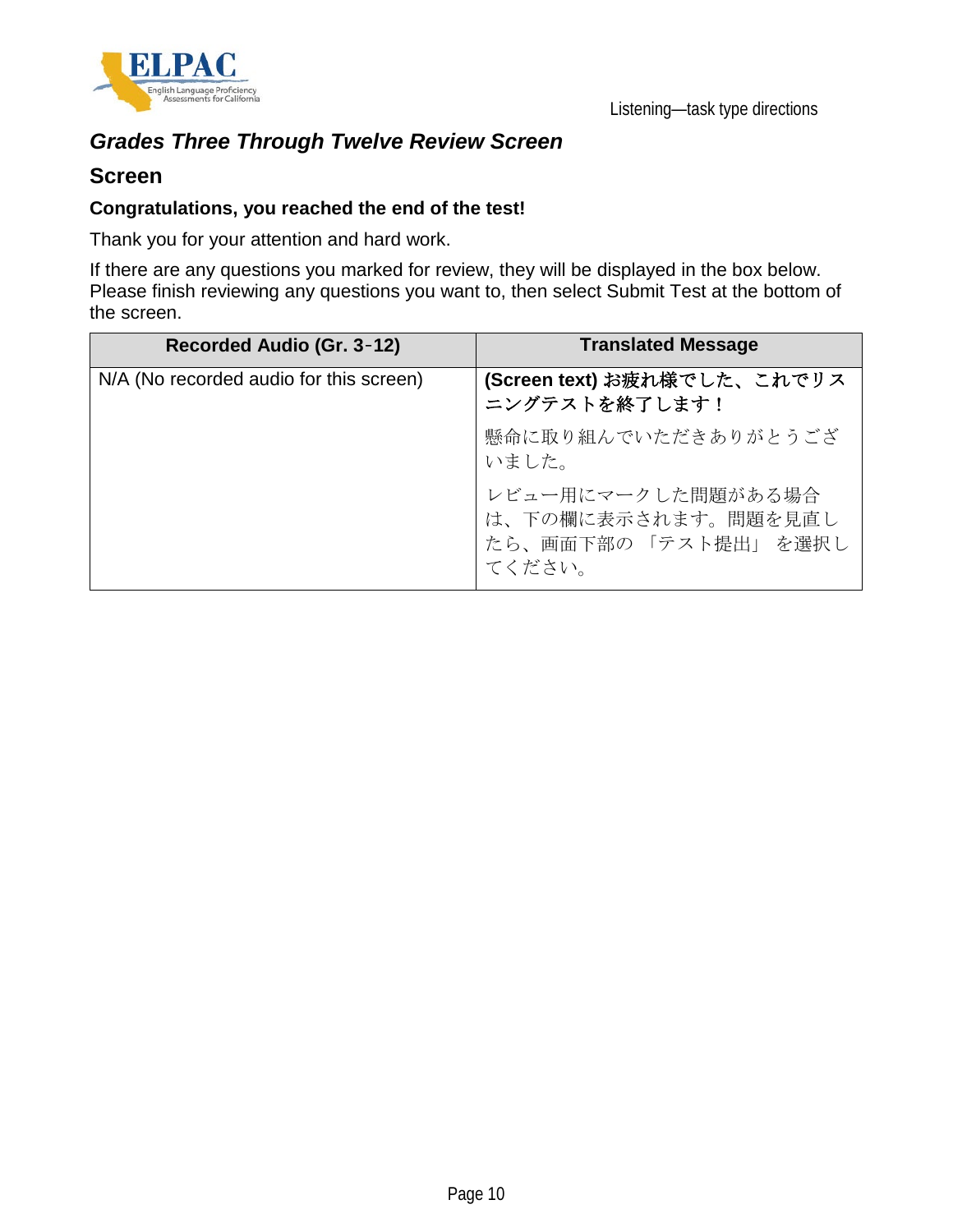

# **Reading—task type directions**

| <b>Task</b>                                 | Grade        | <b>Message</b>                                                            | <b>Translated</b><br><b>Message</b>            |
|---------------------------------------------|--------------|---------------------------------------------------------------------------|------------------------------------------------|
| Read-Along Word<br>with Scaffolding         | Kindergarten | We are going to read<br>together.                                         | 一緒に読み上げてい<br>ただきます。                            |
| <b>Read-Along Story</b><br>with Scaffolding | Grades K-1   | We are going to read<br>together.                                         | 一緒に読み上げてい<br>ただきます。                            |
|                                             |              | [Prompt language<br>should remain in<br>English]                          | 「プロンプトの言語は<br>英語のままにしてく<br>ださい                 |
|                                             |              | Point to where we<br>should start reading.                                | 読み始めるところを                                      |
|                                             |              | We will start reading<br>here. Put your finger                            | 指し示してくださ<br>$V_{0}$                            |
|                                             |              | here. Follow along<br>with your finger as I<br>read.                      | そこから読み始めて<br>いきます。ここに指<br>を置いてください。            |
|                                             |              | [Prompt language<br>should remain in<br>English]                          | 読みあげている際<br>は、指に合わせてつ<br>いてきてください。             |
|                                             |              | Now I will read the<br>story to you. Listen<br>while I read.              | 「プロンプトの言語は<br>英語のままにしてく<br>ださい                 |
|                                             |              |                                                                           | それでは物語を読み<br>上げます。読んでい<br>る間はお聞きくださ<br>$V_{o}$ |
| Read-Along<br>Information                   | Grades K-1   | Now we are going to<br>read together. Listen<br>while I read.             | 今から一緒に読んで<br>いきます。読んでい<br>る間はお聞きくださ<br>$V_{0}$ |
| Read and Choose a<br>Word                   | Grade 1      | Look at the picture.<br>Point to the word<br>that matches the<br>picture. | 絵をご覧ください。<br>絵に適切な単語に指<br>をさしてください。            |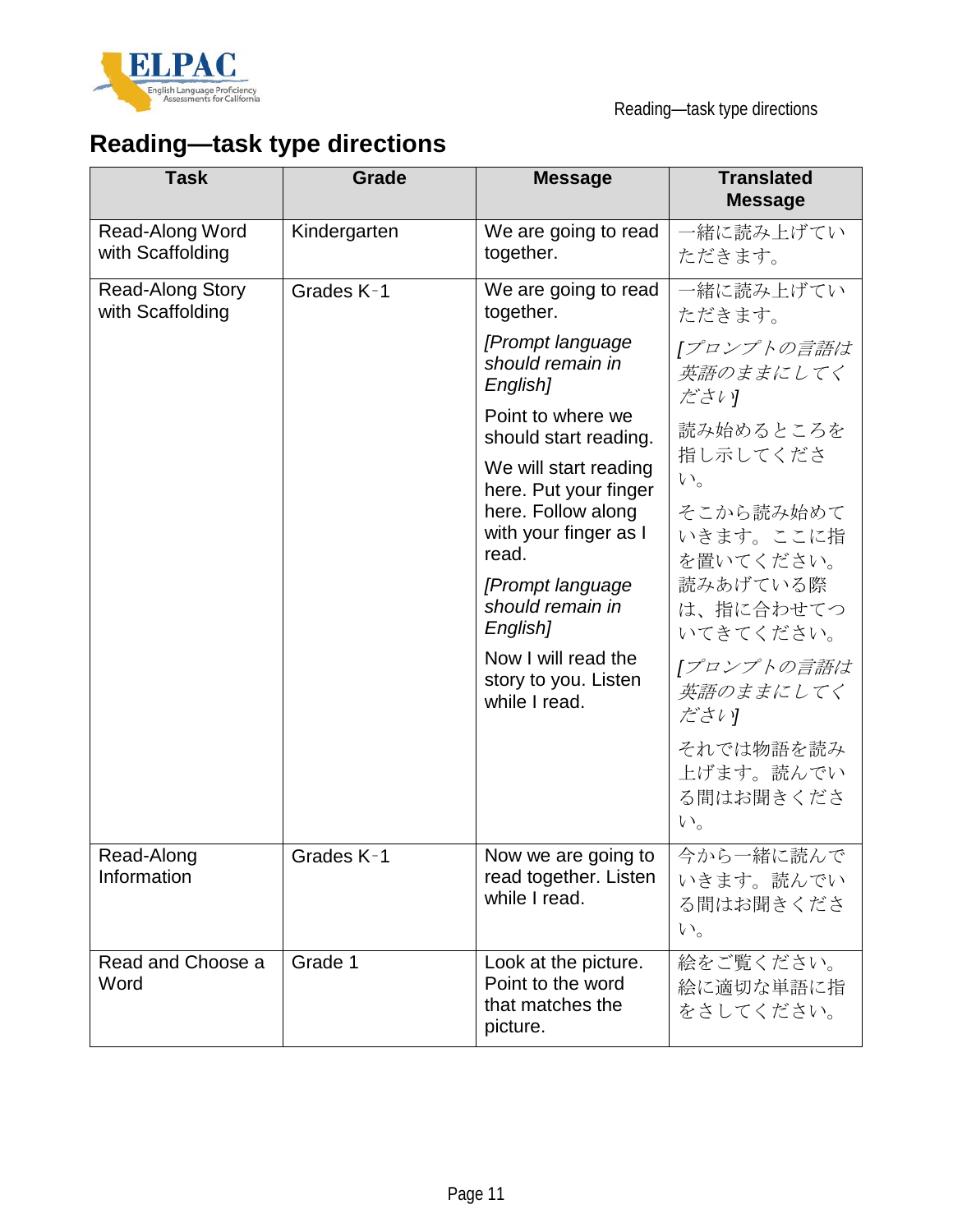

# Reading—task type directions (*continuation one*)

| <b>Task</b>                              | <b>Grade</b> | <b>Message</b>                                                                                                          | <b>Translated</b><br><b>Message</b>                                       |
|------------------------------------------|--------------|-------------------------------------------------------------------------------------------------------------------------|---------------------------------------------------------------------------|
| Read and Choose a<br>Word                | Grade 2      | Look at the picture.<br>Choose the word<br>that matches the<br>picture.                                                 | 絵をご覧ください。<br>絵に適切な単語を選<br>んでください。                                         |
| Read and Choose a<br>Sentence            | Grade 1      | Look at the picture.<br>Point to the sentence<br>that matches the<br>picture.                                           | 絵をご覧ください。<br>絵に適切な文章に指<br>をさしてください。                                       |
| Read and Choose a<br>Sentence            | Grades 2-12  | Look at the picture.<br>Choose the<br>sentence that<br>matches the picture.                                             | 絵をご覧ください。<br>絵に適切な文章を選<br>んでください。                                         |
| Read a Short<br>Informational<br>Passage | Grade 1      | Now you are going<br>to read a text on<br>your own. I will ask<br>you some questions<br>about what you have<br>read.    | それでは、自身で文<br>章を読んでくださ<br>い。読んだ内容につ<br>いていくつか質問を<br>します。                   |
| Read a Short<br>Informational<br>Passage | Grades 2-12  | Read the text, then<br>answer the<br>questions.                                                                         | 文章を読んで、質問<br>に答えてください。                                                    |
| Read a Student<br>Essay                  | Grades 3-12  | A student has written<br>an essay. The essay<br>may include errors.<br>Read the essay,<br>then answer the<br>questions. | エッセイは学生が書<br>いたものです。なの<br>で、誤りがあること<br>があります。エッセ<br>イを読んで、質問に<br>答えてください。 |
| Read a Literary<br>Passage               | Grade 1      | Now you are going<br>to read a story on<br>your own. Then you<br>will answer<br>questions about<br>what you have read.  | それでは、自身で物<br>語を読んでくださ<br>い。読んだ内容につ<br>いての質問に答えて<br>ください。                  |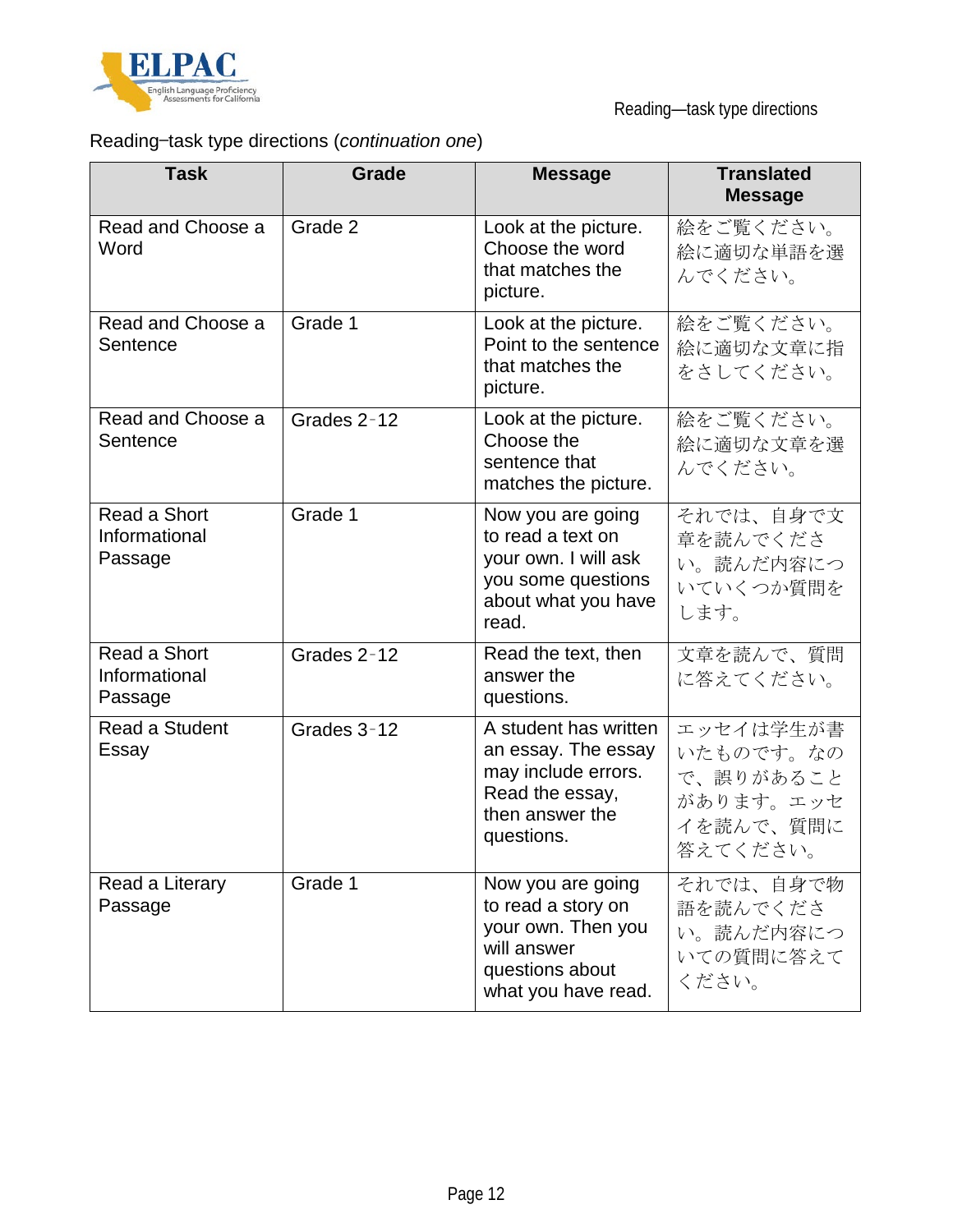

Reading—task type directions (*continuation two*)

| Task                                | Grade       | <b>Message</b>                                                                                                     | <b>Translated</b><br><b>Message</b>                      |
|-------------------------------------|-------------|--------------------------------------------------------------------------------------------------------------------|----------------------------------------------------------|
| Read a Literary<br>Passage          | Grades 2-12 | Read the story, then<br>answer the<br>questions.                                                                   | 物語を読み、質問に<br>答えてください。                                    |
| Read an<br>Informational<br>Passage | Grade 1     | Now you will read a<br>text on your own.<br>Then you will answer<br>some questions<br>about what you have<br>read. | それでは、自身で文<br>章を読んでくださ<br>い。読んだ内容につ<br>いての質問に答えて<br>ください。 |
| Read an<br>Informational<br>Passage | Grades 2-12 | Read the text, then<br>answer the<br>questions.                                                                    | 文章を読んで、質問<br>に答えてください。                                   |

# **Writing—Domain-level Directions**

## *Kindergarten Through Grade Two*

## **Screen**

(No screen—all on paper)

| Test Examiner (TE) Read Aloud (Gr. K-2)                                                                                                          | <b>Translated Message</b>                                               |
|--------------------------------------------------------------------------------------------------------------------------------------------------|-------------------------------------------------------------------------|
| (TE SAY) Today, you will take the ELPAC<br>Writing test. If you are unsure of how to<br>respond to a question, just respond the<br>best you can. | (TE SAY) 本日はELPAC のライティングテ<br>ストを受験します。答え方に困った場合<br>は、自身で最適な答えを出してください。 |
| In this part of the test, you will write your<br>answers to some questions on paper.                                                             | このパートでは、紙面に書かれた問いに対                                                     |
| If you need any questions repeated, just<br>ask.                                                                                                 | しての解答を記入してください。<br>繰り返したい場合は、お尋ねください。                                   |
| You will now begin the Writing questions.                                                                                                        | それでは、ライティングテストを始めま<br>す。                                                |

## *Grades Three Through Twelve*

## **Screen**

Welcome to the Writing section of the ELPAC test.

Make sure your desk is clear of all books, backpacks, cell phones, and electronic devices. These may not be used during the test.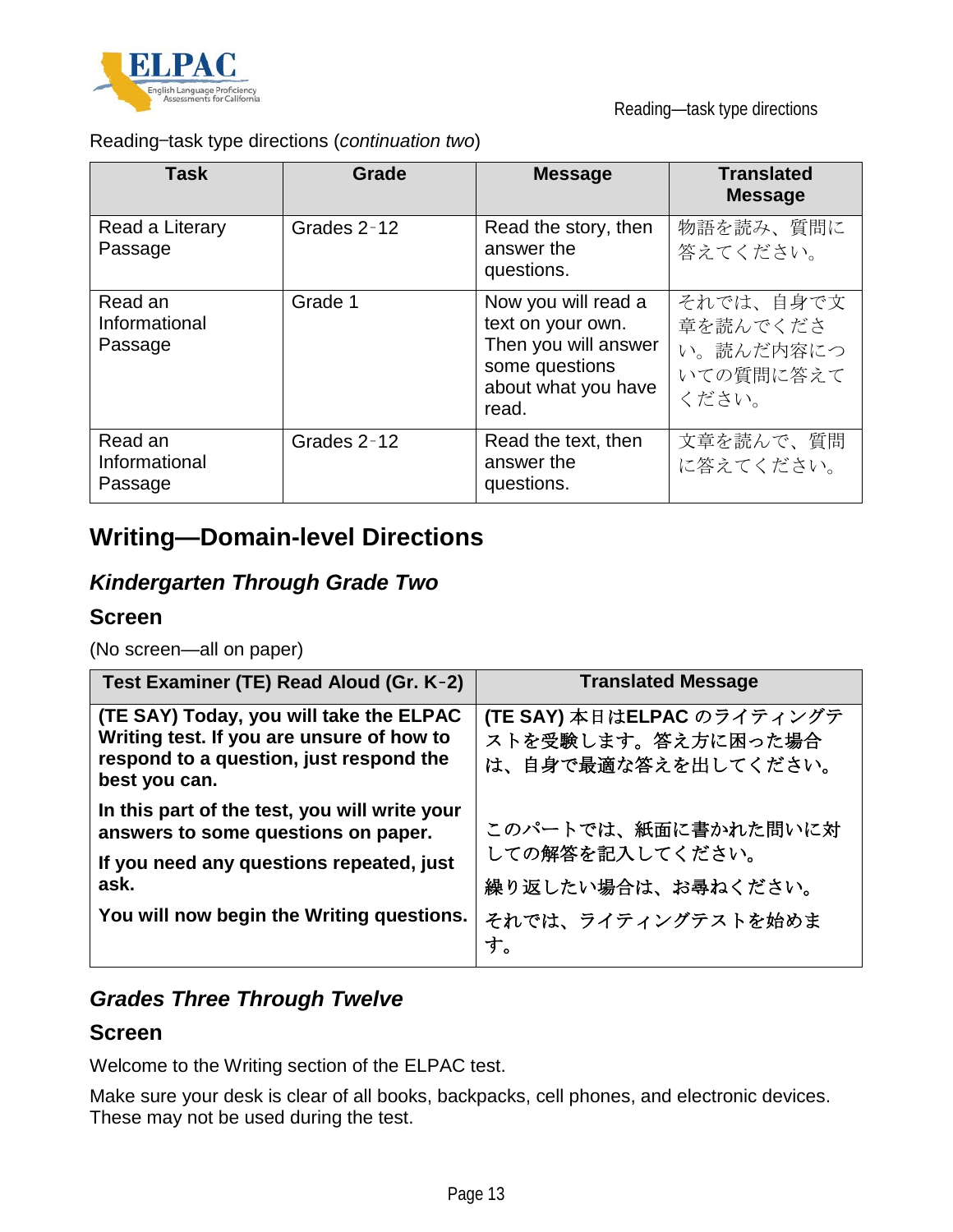

Reading—task type directions

Each question on the Writing test has a  $\bullet$  PLAY button. You can use the  $\bullet$  PLAY button at any time to hear the questions again.

In this part of the test you will type your responses to questions in the boxes provided.

When you are ready, select **Next** to begin the Writing questions. Make sure to answer all questions in English.

| Recorded Audio (Gr. 3-12)                                                                                                                              | <b>Translated Message</b>                                          |
|--------------------------------------------------------------------------------------------------------------------------------------------------------|--------------------------------------------------------------------|
| <b>(Audio)</b> Welcome to the Writing section of                                                                                                       | (Audio) ELPAC テストライティングセクシ                                         |
| the ELPAC test.                                                                                                                                        | ョンへようこそ。                                                           |
| Make sure your desk is clear of all books,                                                                                                             | 机の上に本、カバン、携帯電話、電子機器                                                |
| backpacks, cell phones, and electronic                                                                                                                 | が置かれていないことを確認してくださ                                                 |
| devices. These may not be used during the                                                                                                              | い。これらは試験中に使用してはいけませ                                                |
| test.                                                                                                                                                  | $\mathcal{W}_\mathrm{o}$                                           |
| Each question on the Writing test has a $\bullet$<br>PLAY button. You can use the $\bullet$ PLAY<br>button at any time to hear the questions<br>again. | ライティングテストのそれぞれの問いには<br>● 再生ボタンがあります。 ●再生ボタン<br>を使用すると、いつでももう1度問題を聞 |
| In this part of the test you will type your                                                                                                            | くことができます。                                                          |
| responses to questions in the boxes                                                                                                                    | この部分では、表示されたボックスに解答                                                |
| provided.                                                                                                                                              | を入力します。                                                            |
| When you are ready, select <b>Next</b> to begin                                                                                                        | 準備ができたら 次へを選択し、ライティン                                               |
| the Writing questions. Make sure to answer                                                                                                             | グテストを開始してください。すべての問                                                |
| all questions in English.                                                                                                                              | 題は英語で解答してください。                                                     |

## *Grades Three Through Twelve Review Screen*

## **Screen**

### **Congratulations, you reached the end of the test!**

Thank you for your attention and hard work.

If there are any questions you marked for review, they will be displayed in the box below. Please finish reviewing any questions you want to, then select Submit Test at the bottom of the screen.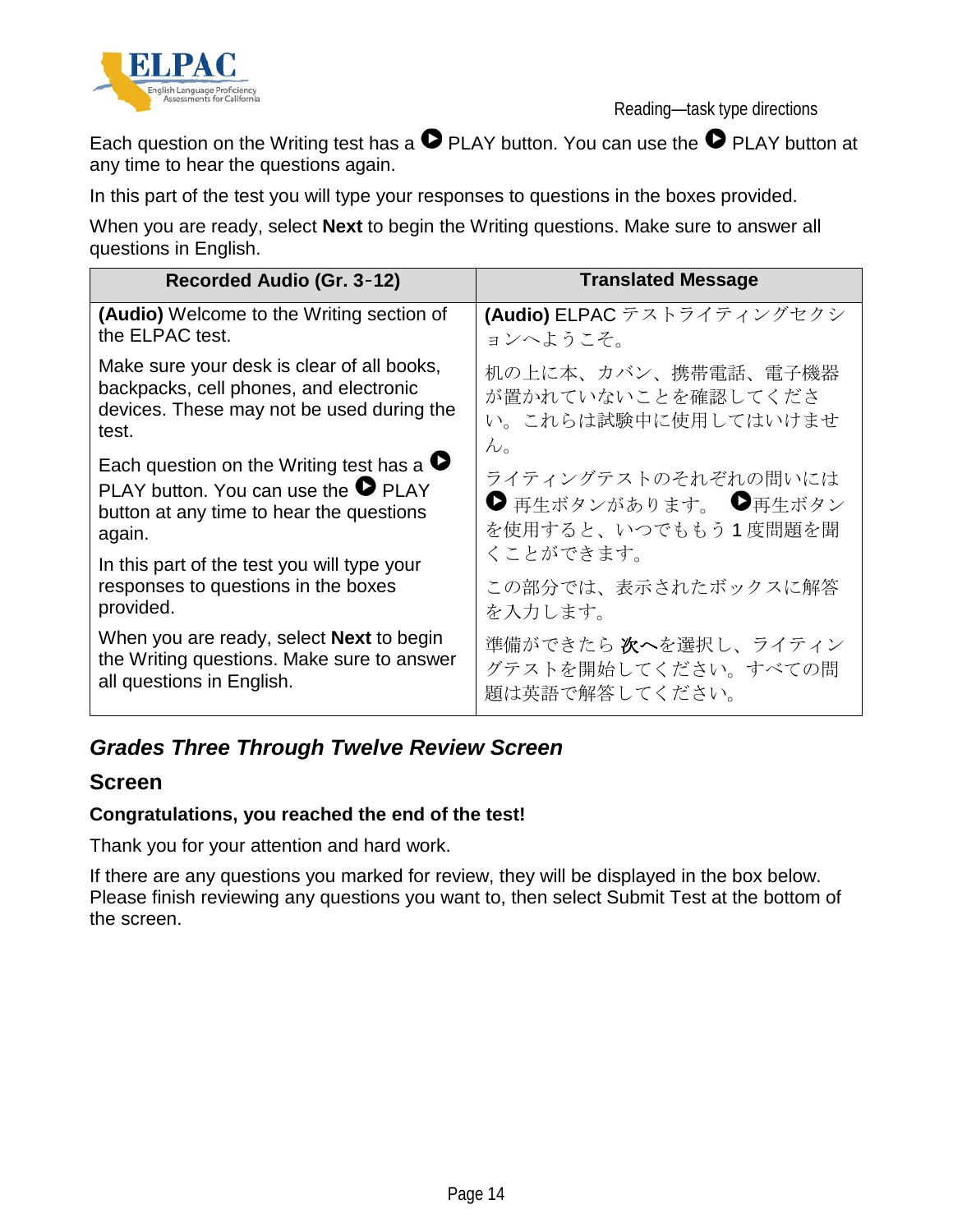

Writing—task type directions

| Recorded Audio (Gr. 3-12)               | <b>Translated Message</b>                                                  |
|-----------------------------------------|----------------------------------------------------------------------------|
| N/A (No recorded audio for this screen) | (Screen text) お疲れ様です、これでライテ<br>ィングテストを終了します!                               |
|                                         | 懸命に取り組んでいただきありがとうござ<br>いました。                                               |
|                                         | レビュー用にマークした問題がある場合<br>は、下の欄に表示されます。問題を見直し<br>たら、画面下部の「テスト提出」を選択し<br>てください。 |

# **Writing—task type directions**

| <b>Task</b>                                       | Grade      | <b>Message</b>                                                                                                               | <b>Translated</b><br><b>Message</b>                                  |
|---------------------------------------------------|------------|------------------------------------------------------------------------------------------------------------------------------|----------------------------------------------------------------------|
| Label a Picture-<br>Word, with<br>Scaffolding     | Grades K-1 | Now we are going to<br>write some letters<br>and words together.                                                             | いまから、私と一緒<br>に文字と単語をとも<br>にいくつか書いてい<br>ただきます。                        |
| Write a Story<br>Together with<br>Scaffolding     | Grades K-2 | We are going to<br>write a story<br>together.                                                                                | 私と一緒に物語を書<br>いてください。                                                 |
| Write an<br><b>Informational Text</b><br>Together | Grades 1-2 | Now I am going to<br>tell you some<br>information. Listen<br>carefully. Then we<br>will write about what<br>we have learned. | インフォメーション<br>をお伝えしますの<br>で。集中して聞いて<br>ください。知った内<br>容について書いてく<br>ださい。 |
| Describe a Picture                                | Grade 1    | In this part of the<br>test, you will write a<br>sentence on your<br>own.                                                    | このパートでは、自<br>身で文章を書いてく<br>ださい。                                       |
| Describe a Picture                                | Grade 2    | Write about what is<br>happening in the<br>picture.                                                                          | 絵の中で、何が起き<br>ているか書いてくだ<br>さい。                                        |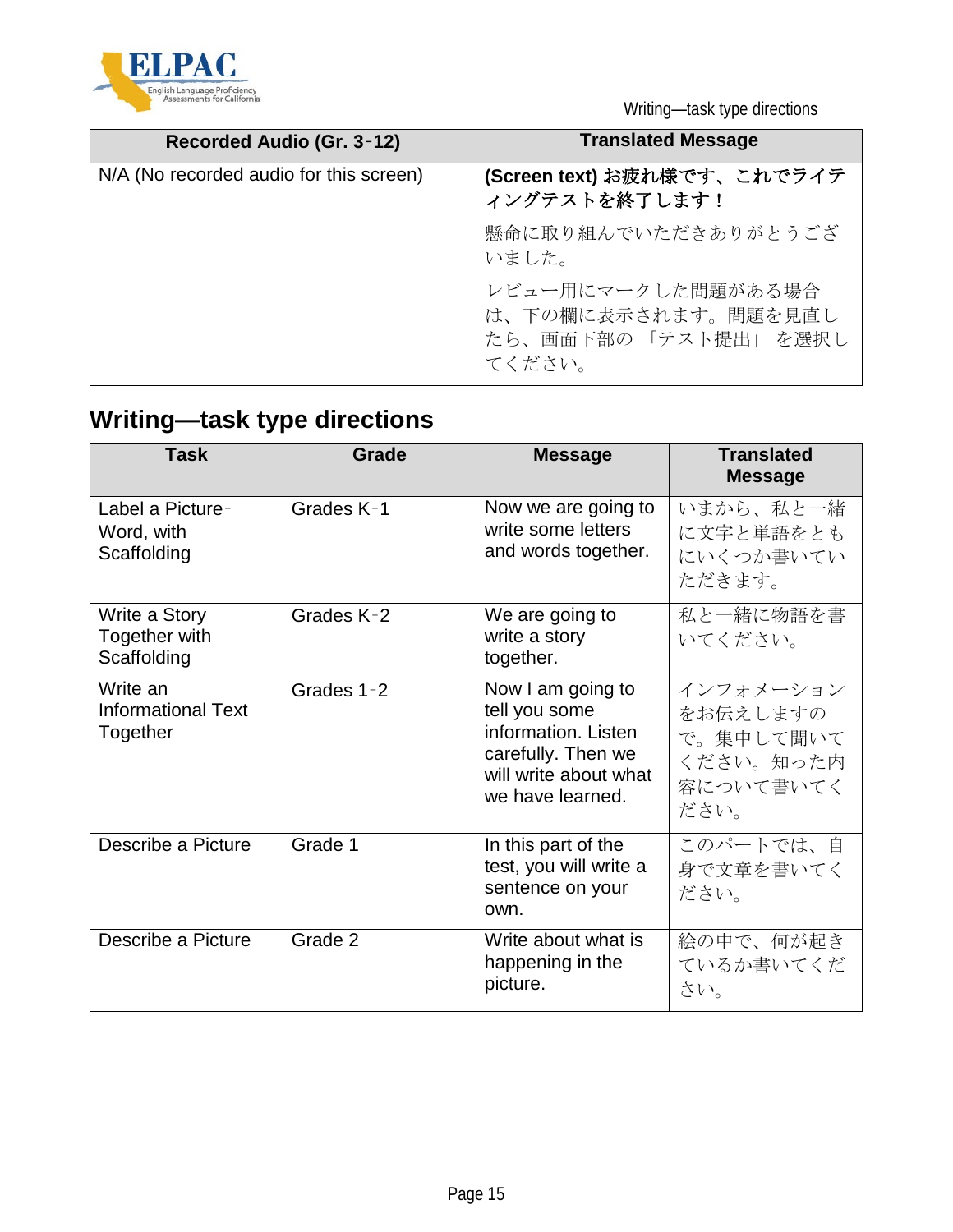

# Writing—task type directions (*continuation one*)

| <b>Task</b>                  | Grade       | <b>Message</b>                                                                                                                                                                                                                                                                                         | <b>Translated</b><br><b>Message</b>                                                                                                                                                           |
|------------------------------|-------------|--------------------------------------------------------------------------------------------------------------------------------------------------------------------------------------------------------------------------------------------------------------------------------------------------------|-----------------------------------------------------------------------------------------------------------------------------------------------------------------------------------------------|
| Describe a Picture           | Grades 3-12 | Imagine that you and<br>a partner are going<br>to describe a picture.<br>Your partner has<br>started writing a<br>paragraph about the<br>picture. The<br>paragraph may<br>contain errors. Read<br>your partner's<br>paragraph and then<br>follow the directions<br>for answering the<br>two questions. | あなたとパートナー<br>は絵を描くことをイ<br>メージしてくださ<br>い。あなたのパート<br>ナーは絵に関する文<br>章を書き始めまし<br>た。その文章には誤<br>りが含まれている可<br>能性があります。パ<br>ートナーの文章を読<br>み、2つの質問の解<br>答の指示に従いま<br>す。                                   |
| Write About an<br>Experience | Grade 1     | You are going to<br>write in English<br>about something that<br>happened to you.<br>[Prompt should<br>remain in English]<br>You should write<br>at least one<br>complete<br>sentence.<br>Use descriptions,<br>$\bullet$<br>details, and<br>examples to<br>make your writing<br>interesting.            | 起きたことに関して<br>は英語で書いてくだ<br>さい。<br>「プロンプトは英語の<br>ままにしてください<br>最低でも1つは<br>$\bullet$<br>完成した文章を<br>書いてくださ<br>$V_{0}$<br>記述や詳細、お<br>$\bullet$<br>よび例などを使<br>用して、興味の<br>あることについ<br>て文章を書いて<br>ください。 |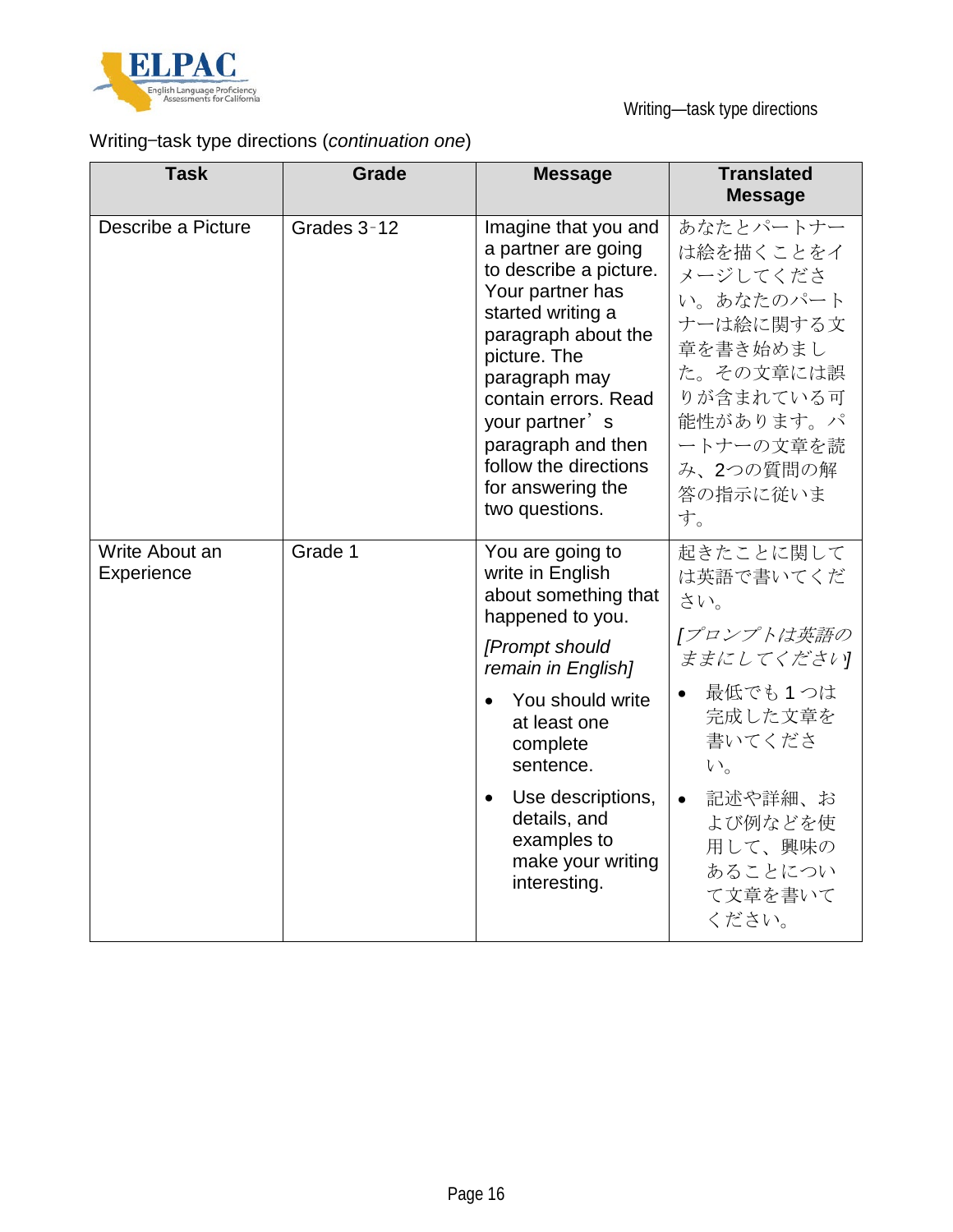

# Writing—task type directions (*continuation two*)

| <b>Task</b>                  | <b>Grade</b> | <b>Message</b>                                                                                                  | <b>Translated</b><br><b>Message</b>                                         |
|------------------------------|--------------|-----------------------------------------------------------------------------------------------------------------|-----------------------------------------------------------------------------|
| Write About an<br>Experience | Grade 2      | You are going to<br>write a paragraph in<br>English about your<br>personal experience.                          | 自身の経験をについ<br>て文章を1つ書いて<br>ください。                                             |
|                              |              | [Prompt should<br>remain in English]                                                                            | 「プロンプトは英語の<br>ままにしてください                                                     |
|                              |              | Your paragraph<br>$\bullet$<br>should include at<br>least three                                                 | 最低でも完成し<br>$\bullet$<br>た文章を三つ入<br>れてください。                                  |
|                              |              | complete<br>sentences.                                                                                          | 記述や詳細、お<br>$\bullet$<br>よび例などを使                                             |
|                              |              | Use descriptions,<br>$\bullet$<br>details, and<br>examples to<br>make your writing<br>interesting.              | 用して、興味の<br>あることについ<br>て文章を書いて<br>ください。                                      |
|                              |              | Check your<br>$\bullet$<br>writing for correct<br>grammar, capital<br>letters,<br>punctuation, and<br>spelling. | 文法や頭文字、<br>$\bullet$<br>句読点やスペル<br>などを見直して<br>ください。<br>ボックス以外に<br>$\bullet$ |
|                              |              | Do not write<br>$\bullet$<br>outside the box.<br>Please write<br>neatly.                                        | は何も記入しな<br>いでください。<br>きちんと整えて<br>書いてくださ<br>$V_{0}$                          |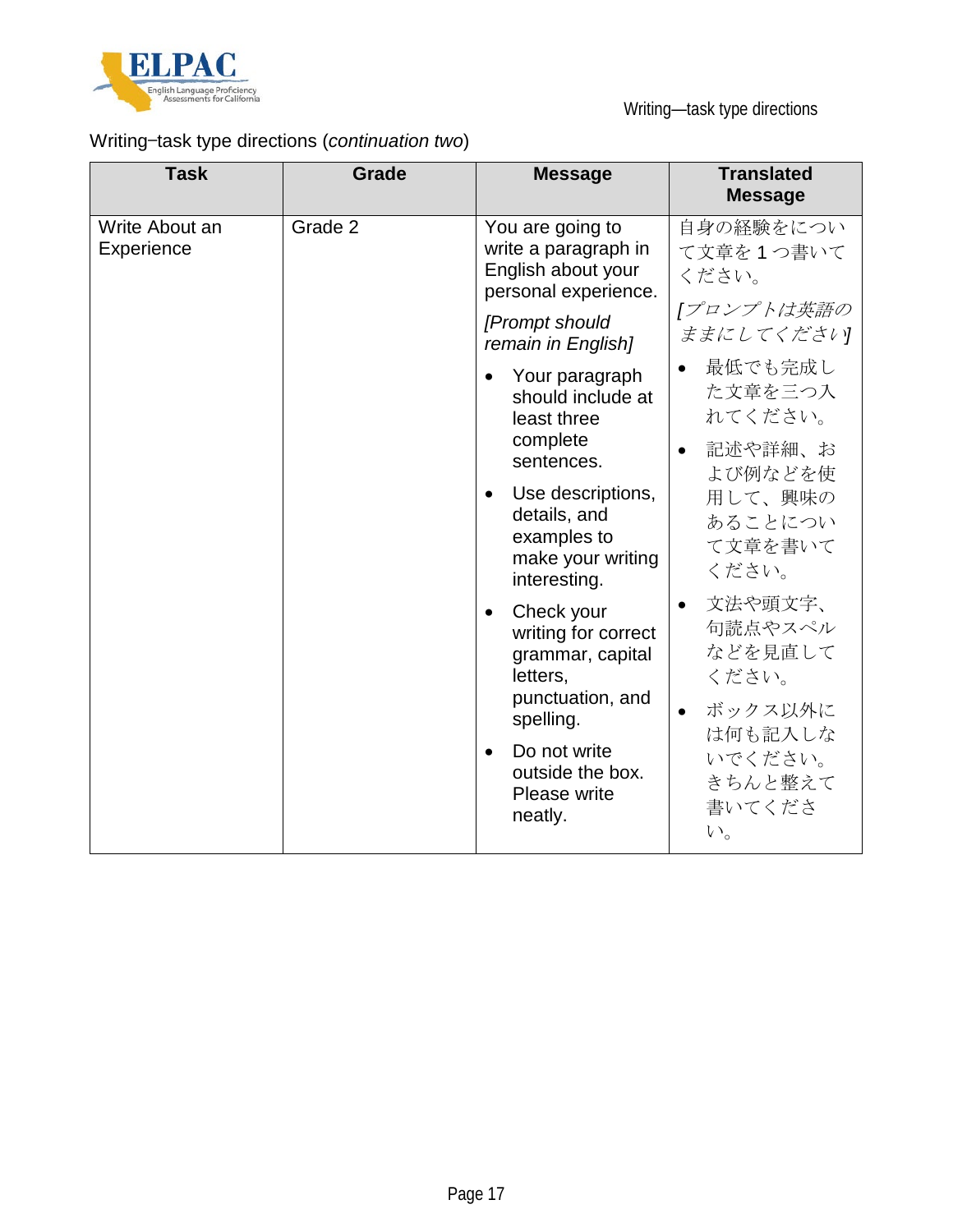

# Writing—task type directions (*continuation three*)

| <b>Task</b>                  | <b>Grade</b> | <b>Message</b>                                                                                                                                                                                                                                                                                                                                    | <b>Translated</b><br><b>Message</b>                                                                                                                                        |
|------------------------------|--------------|---------------------------------------------------------------------------------------------------------------------------------------------------------------------------------------------------------------------------------------------------------------------------------------------------------------------------------------------------|----------------------------------------------------------------------------------------------------------------------------------------------------------------------------|
| Write About an<br>Experience | Grades 3-12  | In the following box,<br>you are going to<br>write a paragraph in<br>English about your<br>personal experience.<br>[Recording of prompt                                                                                                                                                                                                           | 次のボックスには、<br>自分の経験について<br>英語で文章を書いて<br>ください。<br>[プロンプトは英語に                                                                                                                 |
|                              |              | is in English]<br>Your paragraph                                                                                                                                                                                                                                                                                                                  | なっています<br>文章には最低で                                                                                                                                                          |
|                              |              | should include at<br>least three<br>complete<br>sentences and<br>should have a<br>beginning, a<br>middle, and an<br>end.<br>Use descriptions,<br>$\bullet$<br>details, and<br>examples to<br>make your writing<br>interesting.<br>Check your<br>$\bullet$<br>writing for correct<br>grammar, capital<br>letters,<br>punctuation, and<br>spelling. | も完成した文章<br>を三つ、文の最<br>初と中間と最後<br>に入れてくださ<br>$V_{0}$<br>記述や詳細、お<br>よび例などを使<br>用して、興味の<br>あることについ<br>て文章を書いて<br>ください。<br>文法や頭文字、<br>$\bullet$<br>句読点やスペル<br>などを見直して<br>ください。 |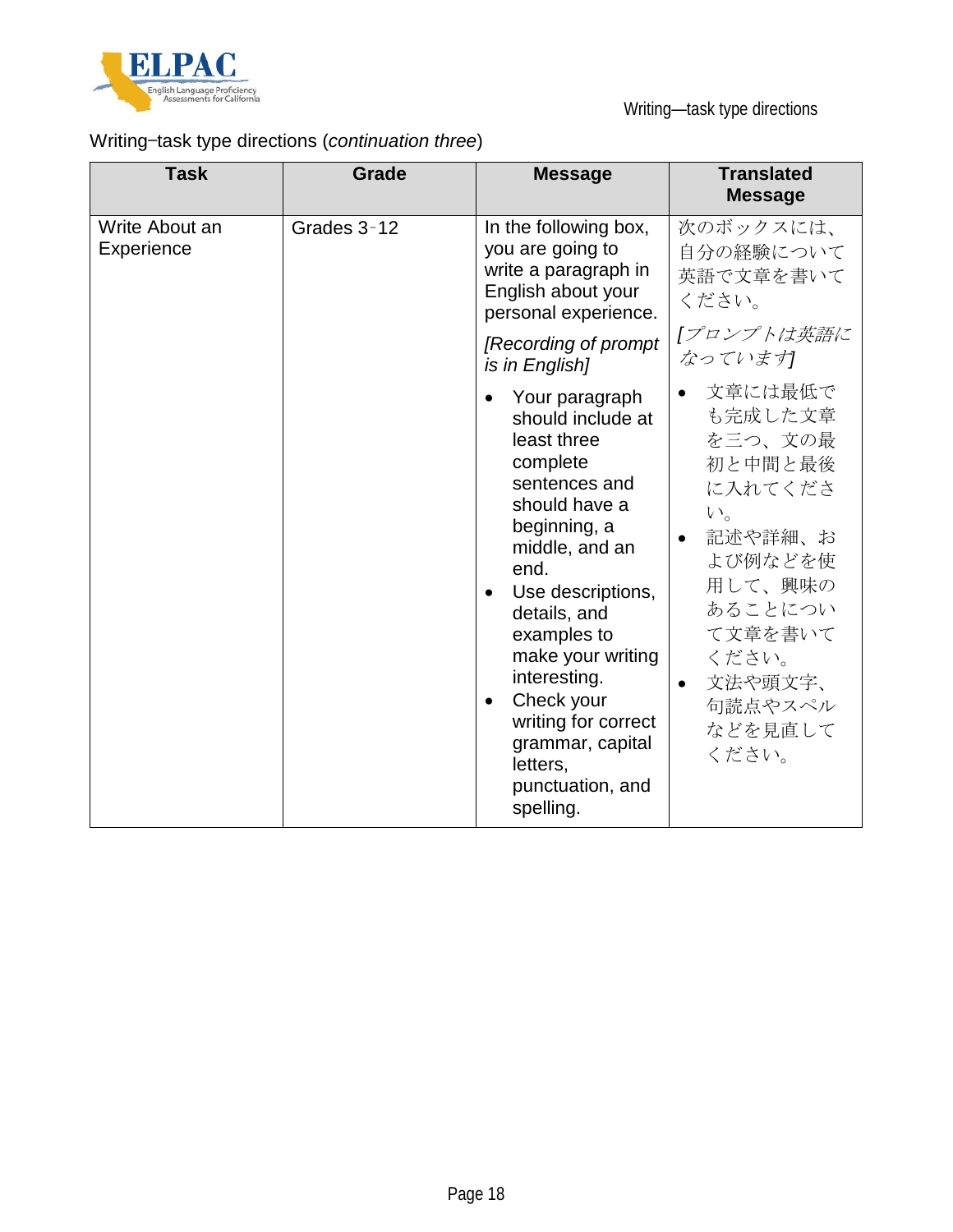

# Writing—task type directions (*continuation four*)

| <b>Task</b>                                   | Grade       | <b>Message</b>                                                                                                                                                                                                                                              | <b>Translated</b><br><b>Message</b>                                                                                                                               |
|-----------------------------------------------|-------------|-------------------------------------------------------------------------------------------------------------------------------------------------------------------------------------------------------------------------------------------------------------|-------------------------------------------------------------------------------------------------------------------------------------------------------------------|
| <b>Write About</b><br>Academic<br>Information | Grades 3-5  | Imagine that you are<br>writing a description<br>with a classmate.<br>Your classmate filled<br>in information in a<br>graphic organizer.<br>Read the details in<br>the graphic<br>organizer. Then use<br>the information to<br>answer the two<br>questions. | クラスメートと一緒<br>に説明文を書いてい<br>ることをイメージし<br>てください。クラス<br>メートがグラフィッ<br>クオーガナイザーに<br>情報を入力しまし<br>た。そして、その詳<br>細を確認します。2<br>つの質問に対しての<br>解答の際にその情報<br>を利用してくださ<br>$V_{0}$ |
| <b>Write About</b><br>Academic<br>Information | Grades 6-12 | Imagine that you are<br>working on a group<br>project. Some<br>members of your<br>group have created<br>a graphic organizer.<br>Use the information<br>in the graphic<br>organizer to answer<br>the two questions.                                          | グループプロジェク<br>トで作業しているこ<br>とをイメージしてく<br>ださい。グループの<br>一部のメンバーがグ<br>ラフィックオーガナ<br>イザーを作成しまし<br>た。グラフィックオ<br>ーガナイザーにある<br>情報を使って2つの<br>質問に答えてくださ<br>$V_{0}$            |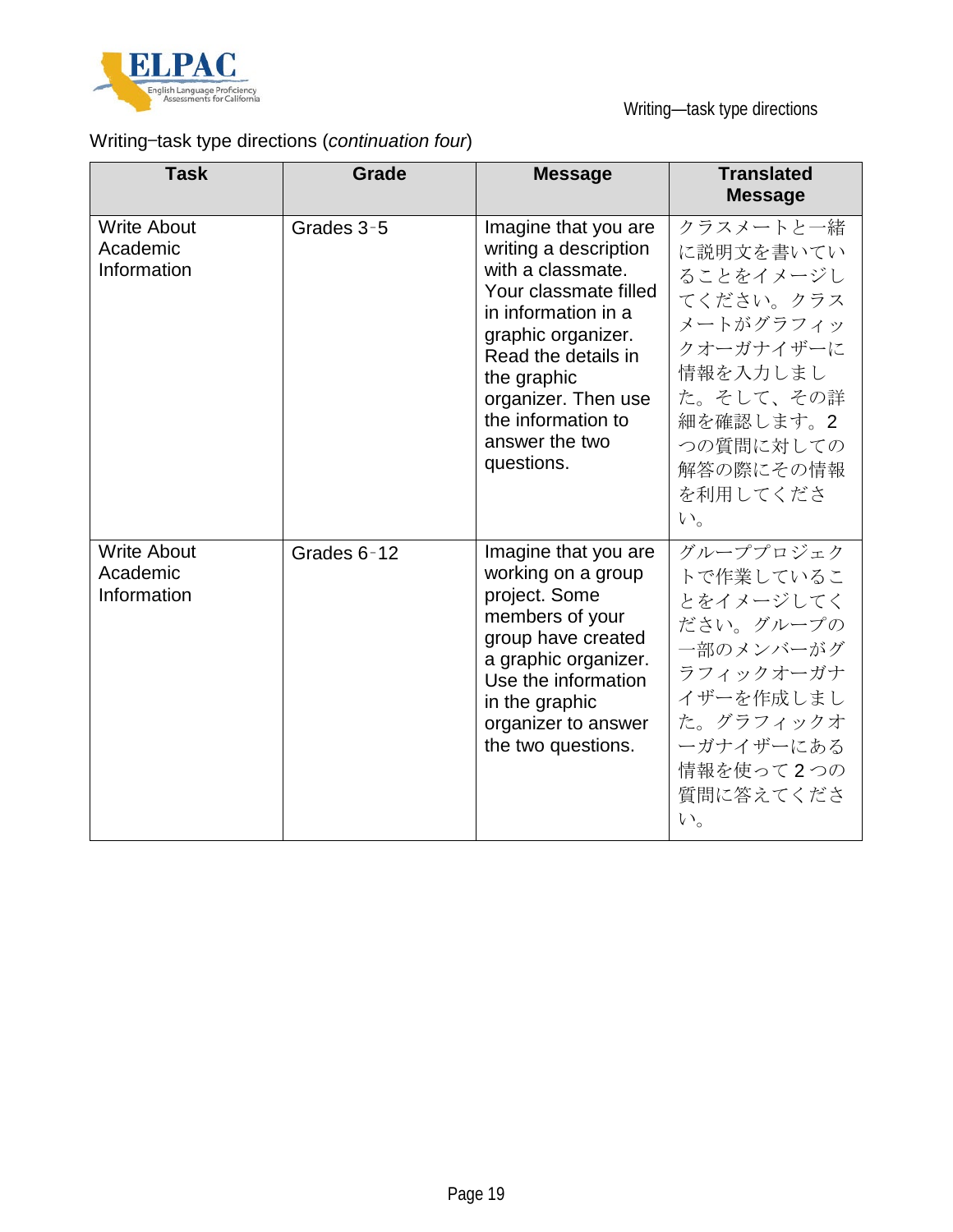

# Writing—task type directions (*continuation five*)

| <b>Task</b>        | <b>Grade</b> | <b>Message</b>                                                                                                          | <b>Translated</b><br><b>Message</b>                     |
|--------------------|--------------|-------------------------------------------------------------------------------------------------------------------------|---------------------------------------------------------|
| Justify an Opinion | Grades 3-5   | In the following box,<br>you are going to<br>write at least one<br>paragraph in English<br>about an important<br>issue. | 次のボックスには最<br>低でも1つの文章を<br>英語で重要な問題点<br>について書いてくだ<br>さい。 |
|                    |              | [Recording of prompt]<br>is in English]                                                                                 | 「プロンプトは英語に<br>なっています                                    |
|                    |              | Think about what<br>you will write<br>before you begin<br>writing.                                                      | 書き始める前に<br>書く内容につい<br>て考えて下さ<br>$V_{0}$                 |
|                    |              | State your<br>$\bullet$<br>opinion clearly<br>and give two or<br>more reasons to<br>support your<br>opinion.            | 意見を述べて理<br>由を2つ以上考え<br>て意見の裏付け<br>をしてくださ<br>$V_{0}$     |
|                    |              | The paragraph<br>$\bullet$<br>should include at<br>least three<br>complete<br>sentences.                                | 文章には最低で<br>$\bullet$<br>も完成した文章<br>を三つ含めてく<br>ださい。      |
|                    |              | Check your<br>$\bullet$<br>writing for correct<br>grammar, capital<br>letters,<br>punctuation, and<br>spelling.         | 文法や頭文字、<br>$\bullet$<br>句読点やスペル<br>などを見直して<br>ください。     |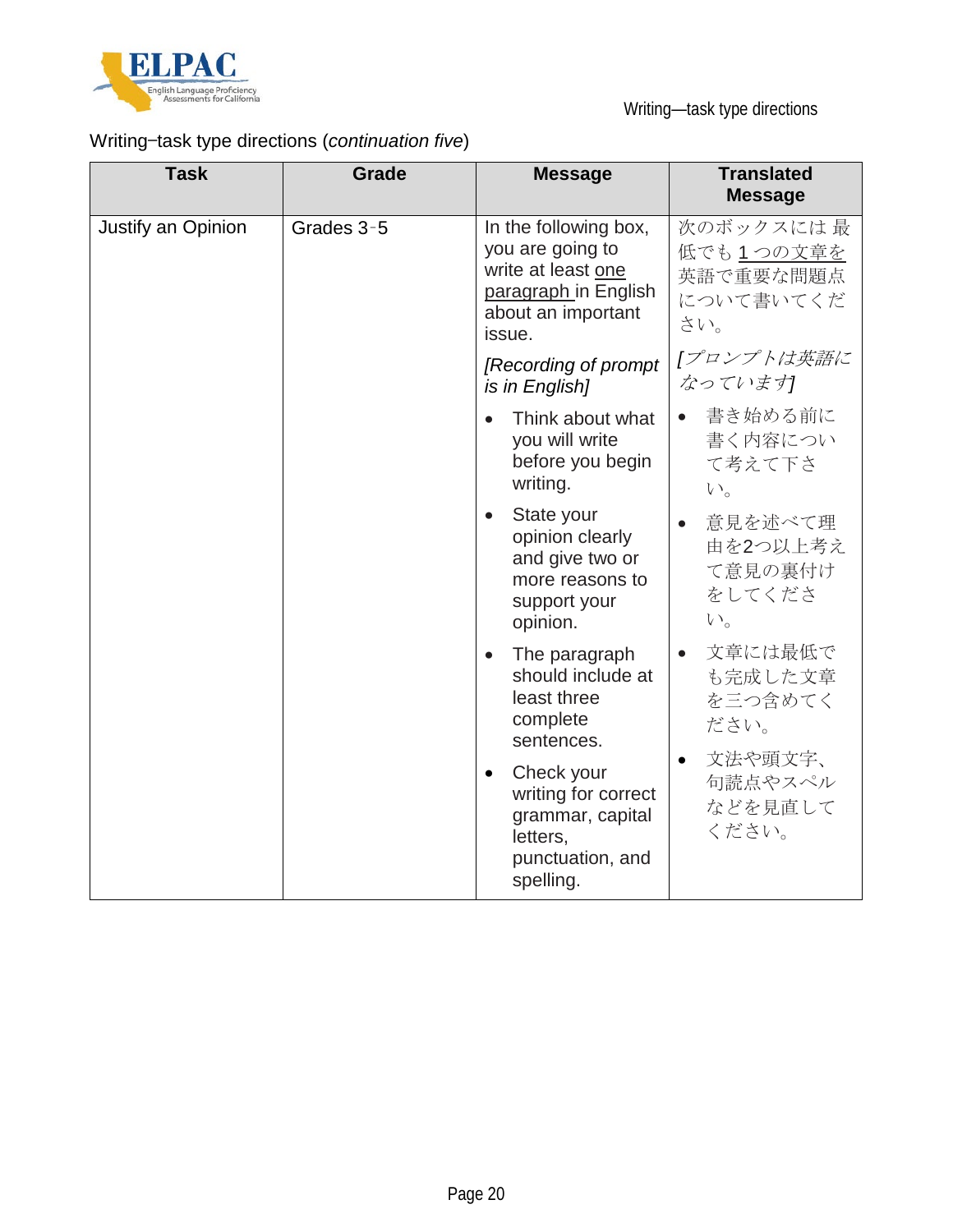

Writing—task type directions

# Writing—task type directions (*continuation six*)

| <b>Task</b>        | <b>Grade</b> | <b>Message</b>                                                                                                           | <b>Translated</b><br><b>Message</b>                        |
|--------------------|--------------|--------------------------------------------------------------------------------------------------------------------------|------------------------------------------------------------|
| Justify an Opinion | Grades 6-12  | In the following box,<br>you are going to<br>write at least two<br>paragraphs in<br>English about an<br>important issue. | 次のボックスに最低<br>でも文章を2つ英語<br>で重要な問題点につ<br>いて書いてくださ<br>$V_{0}$ |
|                    |              | [Recording of prompt]<br>is in English]                                                                                  | [プロンプトは英語に<br>なっています                                       |
|                    |              | Think about what<br>$\bullet$<br>you will write<br>before you begin<br>writing.                                          | 書き始める前に<br>書く内容につい<br>て考えて下さ<br>$V_{0}$                    |
|                    |              | State your<br>$\bullet$<br>opinion clearly<br>and give two or<br>more reasons to<br>support your<br>opinion.             | 意見を述べて理<br>由を2つ以上考え<br>て意見の裏付け<br>をしてくださ<br>$V_{0}$        |
|                    |              | The paragraphs<br>$\bullet$<br>should include at<br>least three<br>complete<br>sentences.                                | 文章には最低で<br>$\bullet$<br>も完成した文章<br>を三つ含めてく<br>ださい。         |
|                    |              | Check your<br>$\bullet$<br>writing for correct<br>grammar, capital<br>letters,<br>punctuation, and<br>spelling.          | 文法や頭文字、<br>句読点やスペル<br>などを見直して<br>ください。                     |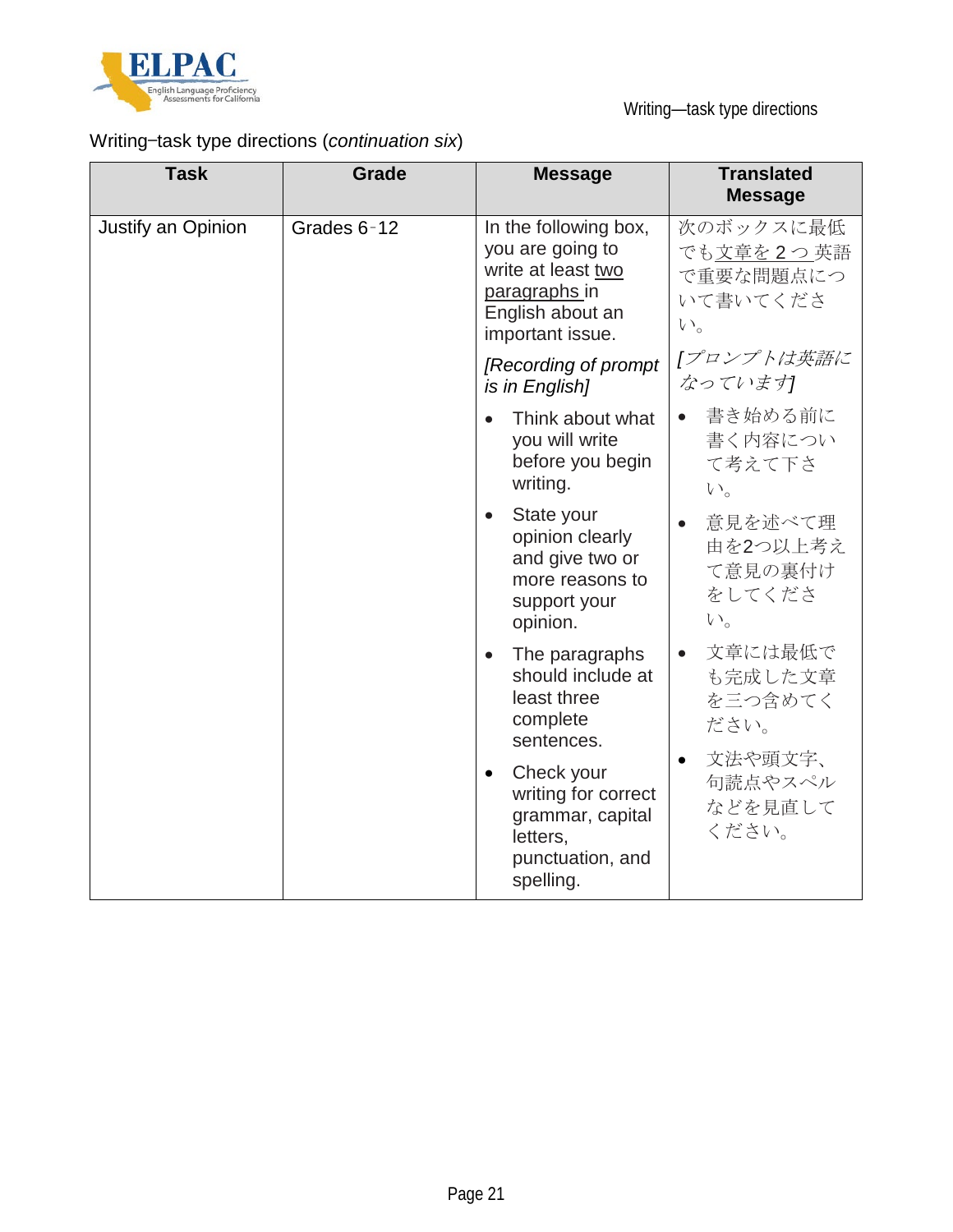

# **Speaking—Domain-level Directions**

# *Kindergarten Through Grade Two*

## **Screen**

Speaking Test

| Spoken by Test Examiner (read aloud<br>from the DFA)                                                                                            | <b>Translated Message</b>                                 |
|-------------------------------------------------------------------------------------------------------------------------------------------------|-----------------------------------------------------------|
| Today, you will take the ELPAC test.<br>First, I am going to sign you in.                                                                       | 今日は ELPAC テストを受験します。初め<br>に、サインインします。                     |
| [Follow login directions, including the<br>recording check and sound and audio<br>check]                                                        | [録音チェック、音声や音声チェックなどの<br>ログインの手順に従ってください                   |
| Remember to answer all of the questions<br>in English. If you want me to repeat a<br>question, you can ask me to. Now we are<br>going to begin. | すべての質問には英語で答えてください。<br>質問を繰り返す場合は、お尋ねください。<br>では、今から始めます。 |

# *Grades Three Through Twelve*

## **Screen**

Speaking Test

| Spoken by Test Examiner (read aloud<br>from the DFA)                                                                                            | <b>Translated Message</b>                                 |
|-------------------------------------------------------------------------------------------------------------------------------------------------|-----------------------------------------------------------|
| Today you will take the Speaking section<br>of the ELPAC. First, I am going to sign<br>you in.                                                  | 今日は ELPAC テストのスピーキングセク<br>ションを受験します。初めに、サインイン<br>します。     |
| [Follow login directions, including the<br>recording check and sound and audio<br>check]                                                        | [録音チェック、音声や音声チェックなどの<br>ログインの手順に従ってください                   |
| Remember to answer all of the questions<br>in English. If you want me to repeat a<br>question, you can ask me to. Now we are<br>going to begin. | すべての質問には英語で答えてください。<br>質問を繰り返す場合は、お尋ねください。<br>では、今から始めます。 |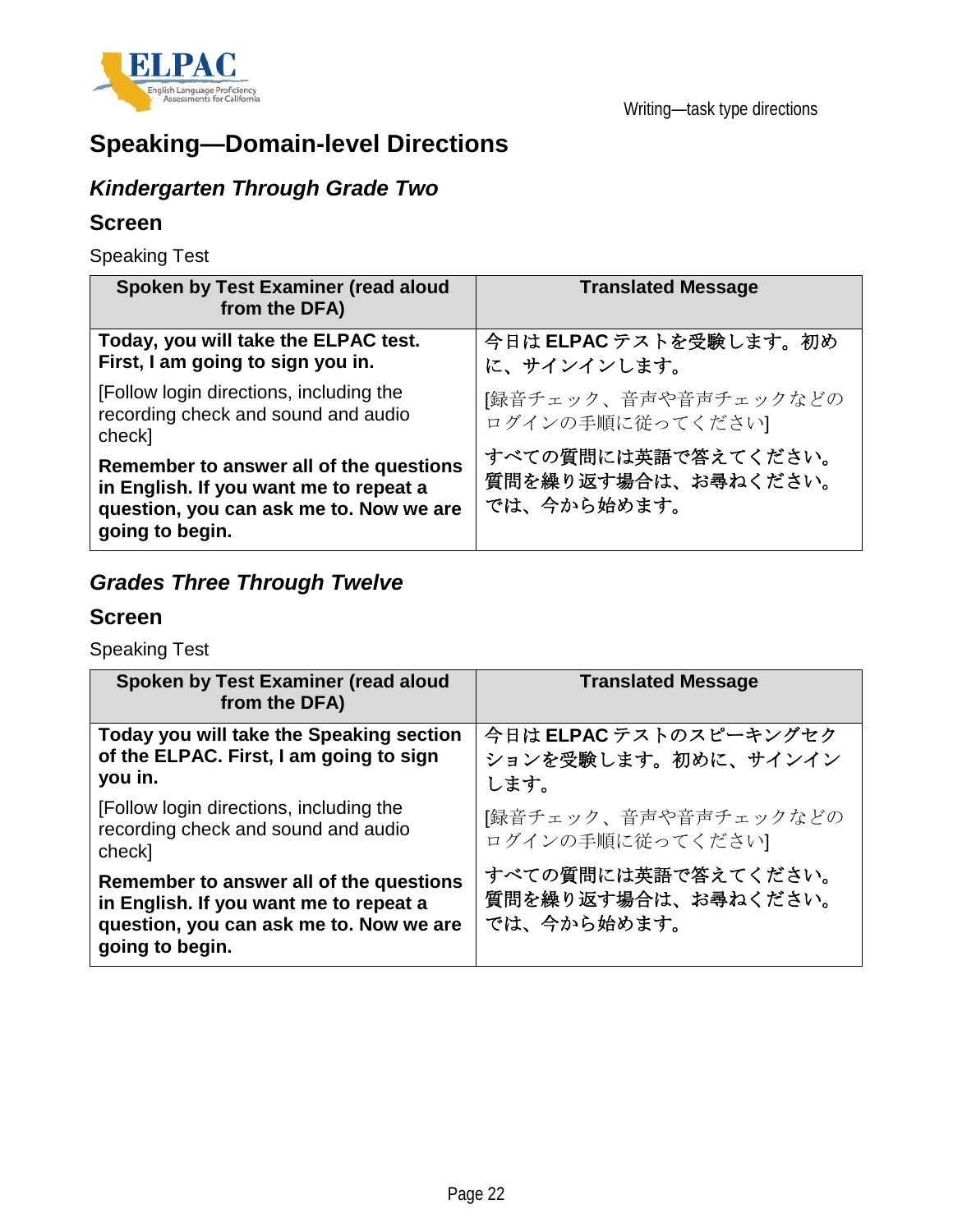

## *Kindergarten Through Grade 12 Review Screen*

### **Screen**

#### **Congratulations, you reached the end of the test!**

Thank you for your attention and hard work.

If there are any questions you marked for review, they will be displayed in the box below. Please finish reviewing any questions you want to, then select Submit Test at the bottom of the screen.

| Spoken by Test Examiner (read aloud<br>from the DFA) | <b>Translated Message</b> |
|------------------------------------------------------|---------------------------|
| This is the end of the Speaking test.                | スピーキングテストの最後になります。懸       |
| Thank you for your attention and hard                | 命に取り組んでいただきありがとうござい       |
| work.                                                | ました。                      |

# **Speaking—task type directions**

| Task                      | Grade       | <b>Message</b>                                                                                                                                                                   | <b>Translated</b><br><b>Message</b>                                                |
|---------------------------|-------------|----------------------------------------------------------------------------------------------------------------------------------------------------------------------------------|------------------------------------------------------------------------------------|
| <b>Talk About a Scene</b> | Grades K-12 | Look at the picture. I<br>am going to ask you<br>some questions<br>about it.                                                                                                     | 絵をご覧ください。<br>いくつか質問をして<br>いきたいと思いま<br>す。                                           |
| <b>Speech Functions</b>   | Grades 2-5  | I am going to tell you<br>about a situation that<br>could happen to you.<br>Then, tell me what<br>you would say.                                                                 | 起こりうる状況につ<br>いてお伝えします。<br>言うことを教えてく<br>ださい。                                        |
| <b>Speech Functions</b>   | Grades 6-12 | I'm going to tell you<br>about a situation that<br>could happen to you.<br>Then, tell me what<br>you would say. Make<br>sure your answer is<br>appropriate for your<br>audience. | 起こりうる状況につ<br>いてお伝えします。<br>言うことを教えてく<br>ださい。解答が視聴<br>者にとって適切であ<br>ることを確認してく<br>ださい。 |
| Support an Opinion        | Grades K-12 | I am going to ask<br>you for your opinion.                                                                                                                                       | 意見について質問し<br>ます。                                                                   |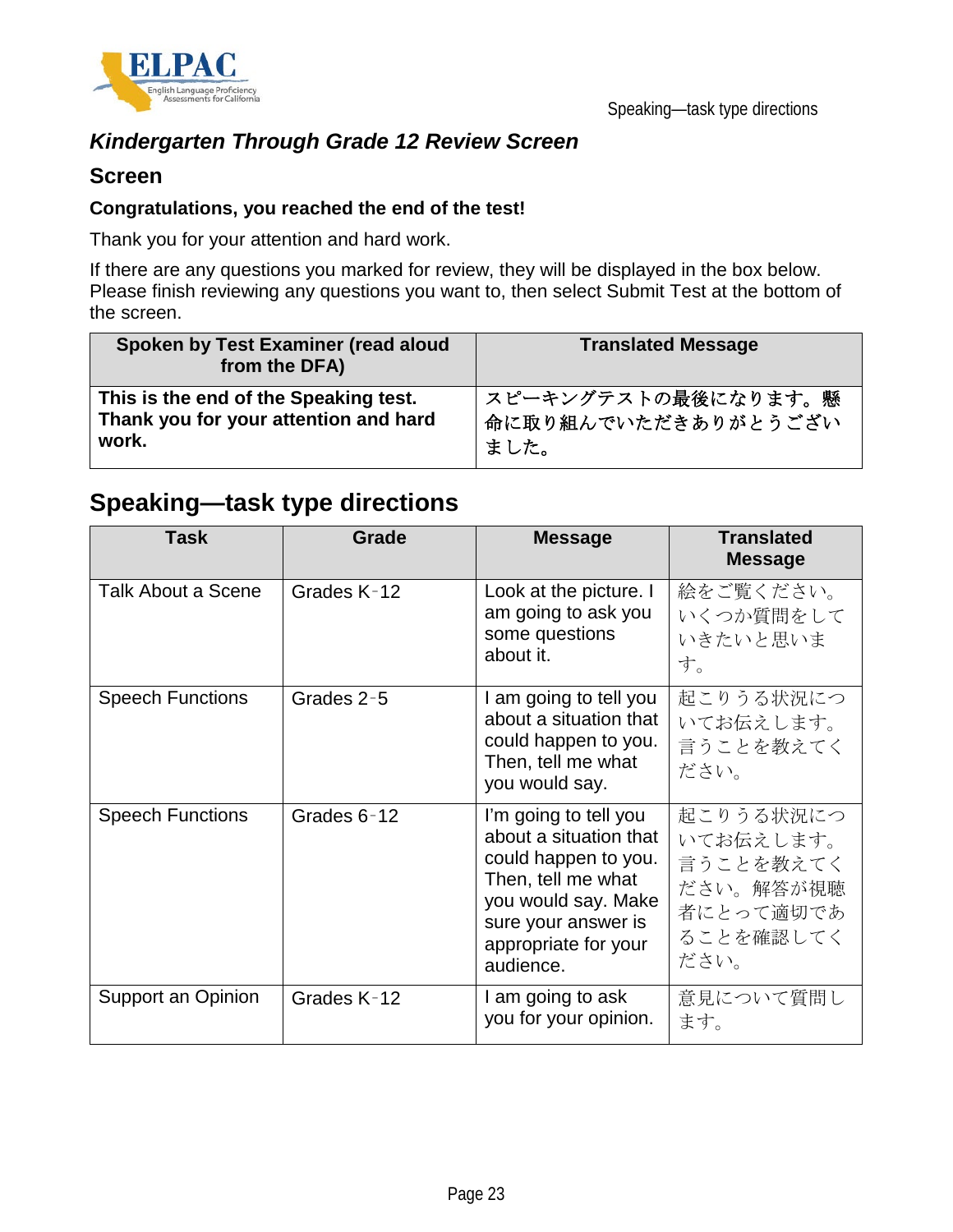

# Speaking—task type directions (*continuation one*)

| <b>Task</b>                               | Grade       | <b>Message</b>                                                                                                                                                                                                                                      | <b>Translated</b><br><b>Message</b>                                                                                                    |
|-------------------------------------------|-------------|-----------------------------------------------------------------------------------------------------------------------------------------------------------------------------------------------------------------------------------------------------|----------------------------------------------------------------------------------------------------------------------------------------|
| <b>Retell a Narrative</b>                 | Grade K-5   | Look at the pictures.                                                                                                                                                                                                                               | 絵をみてください。                                                                                                                              |
|                                           |             | I am going to tell you<br>a story about the<br>pictures. Listen<br>carefully. You will<br>hear the story only<br>once. When I am<br>finished, you will use<br>the pictures to tell<br>the story back to me.                                         | 絵についての物語を<br>伝えます。集中して<br>聞いてください。物<br>語を聞けるのは1回<br>のみです。私が終わ<br>りましたら、写真を<br>使って私に物語を話<br>してください。                                     |
| <b>Present and Discuss</b><br>Information | Grades 6-12 | I am going to ask<br>you to talk about a<br>graphic. Look at the<br>graphic.<br>[Prompt should<br>remain in English]<br>Take some time to<br>read the graphic to<br>yourself. Let me<br>know when you are<br>ready for me to ask<br>you a question. | グラフィックについ<br>て聞いてみます。グ<br>ラフィックを見てく<br>ださい。<br>[プロンプトは英語の<br>ままにしてください<br>時間をとってグラフ<br>ィックを自身で読ん<br>でください。質問の<br>準備ができたら、お<br>知らせください。 |
| Summarize an<br>Academic<br>Presentation  | Grade K-2   | I am going to tell you<br>some information.<br>Listen carefully. You<br>will hear the<br>information only<br>once. When I am<br>finished, you will tell<br>me about the<br>information.                                                             | いくつか情報をお伝<br>えします。集中して<br>聞いてください。情<br>報を聞けるのは1回<br>のみです。終わりま<br>したら、情報につい<br>てお伝えください。                                                |